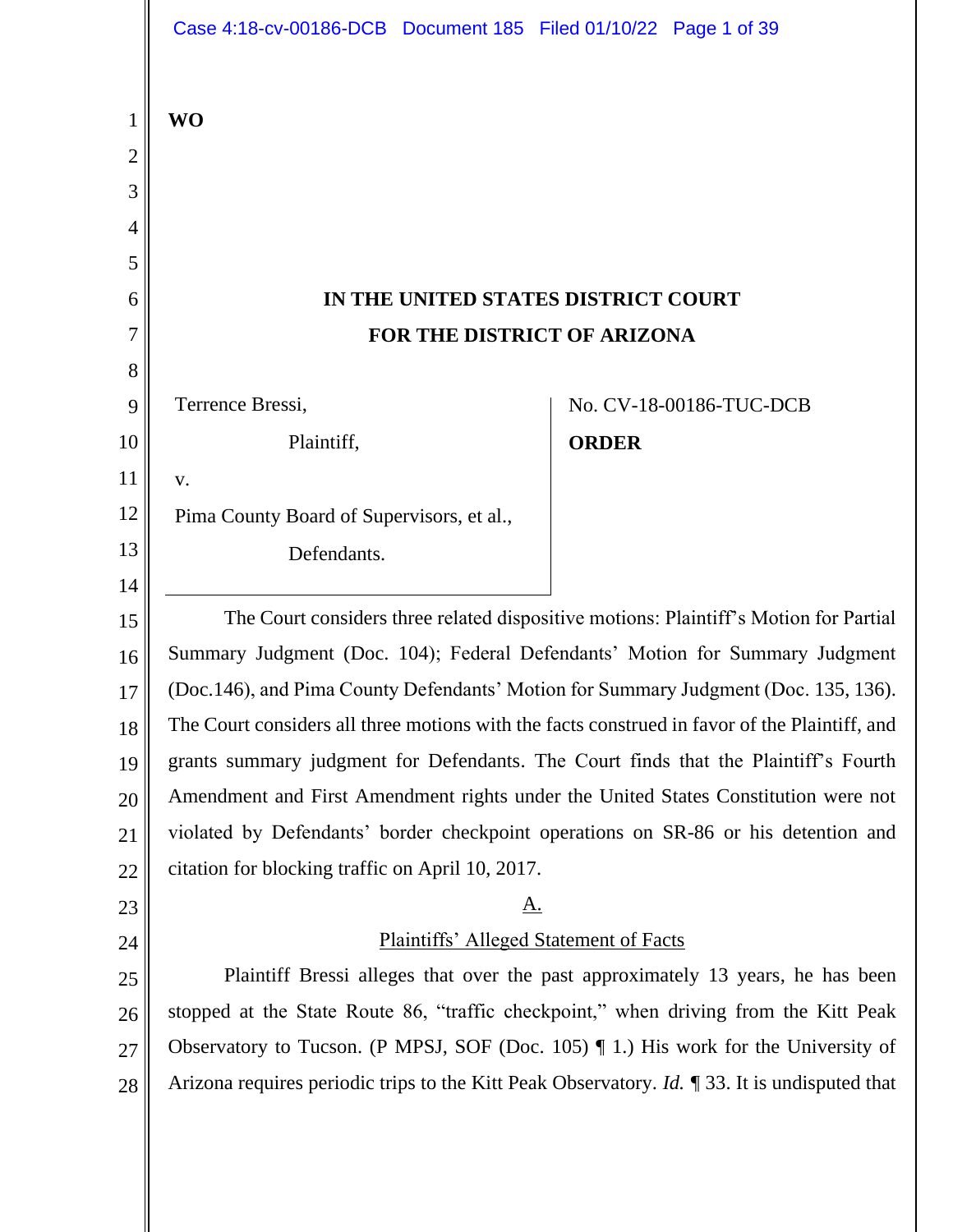he travels through the checkpoint an average of 50-60 times per year and has been doing so since the inception of the checkpoint on SR-86. *Id. ¶* 33-34.

"Since 2010, the United States Border Patrol has continuously operated a traffic checkpoint on SR-86 at milepost 146.5; it is a permanent check point, staffed at all times, and stops all traffic traveling eastbound towards Tucson. *Id.* ¶ 2. All Border Patrol agents are cross-designated with so-called "Title 21 authority," which includes the power to enforce federal criminal laws pertaining to narcotics. *Id.* ¶ 13.

8 9 10 11 12 13 14 15 16 17 18 19 20 21 22 "The Department of Homeland Security operates a grant program known as Operation Stonegarden which provides funds to local law enforcement agencies to compensate officers for overtime work during which they are assigned to assist the Border Patrol." *Id.* ¶ 36. Approved by the County Board of Supervisors, *id.* ¶ 43, the Pima County Sheriff's Department participated in Operation Stonegarden from at least 2008-2018, *id.* ¶ 37, and Pima County Sheriff's deputies were regularly stationed at the SR-86 checkpoint to carry out general law enforcement duties, as "reflected in incident reports maintained by the Sheriff's Department in which deputies report working at the checkpoint and enforcing state laws with no report of having been called there by the Border Patrol for a specific purpose," *id.* ¶ 41. "Operation Stonegarden deployments were directed and approved by Customs and Border Protection/Border Patrol, . . . [and] required the Pima County Sheriff's Department to 'coordinate' with the relevant Border Patrol stations to 'conduct joint patrols' and 'conduct joint operations.'" *Id.* ¶ 38. Pima County Sheriff's Deputies have no authority to enforce federal immigration laws. *Id.* ¶ 42. There is no evidence or allegation that County Sheriff deputies enforced any federal immigration laws.

23 24 25

1

2

3

4

5

6

7

In short, "[b]etween 2013 and 2017, it was the official policy of Pima County to allow deputies to be stationed as directed by the Border Patrol during Operation Stonegarden shifts, and those assignments regularly included working at the SR-86 checkpoint conducting general law enforcement activities such as enforcing vehicle equipment requirements and checking for outstanding warrants." *Id.* ¶ 44.

28

27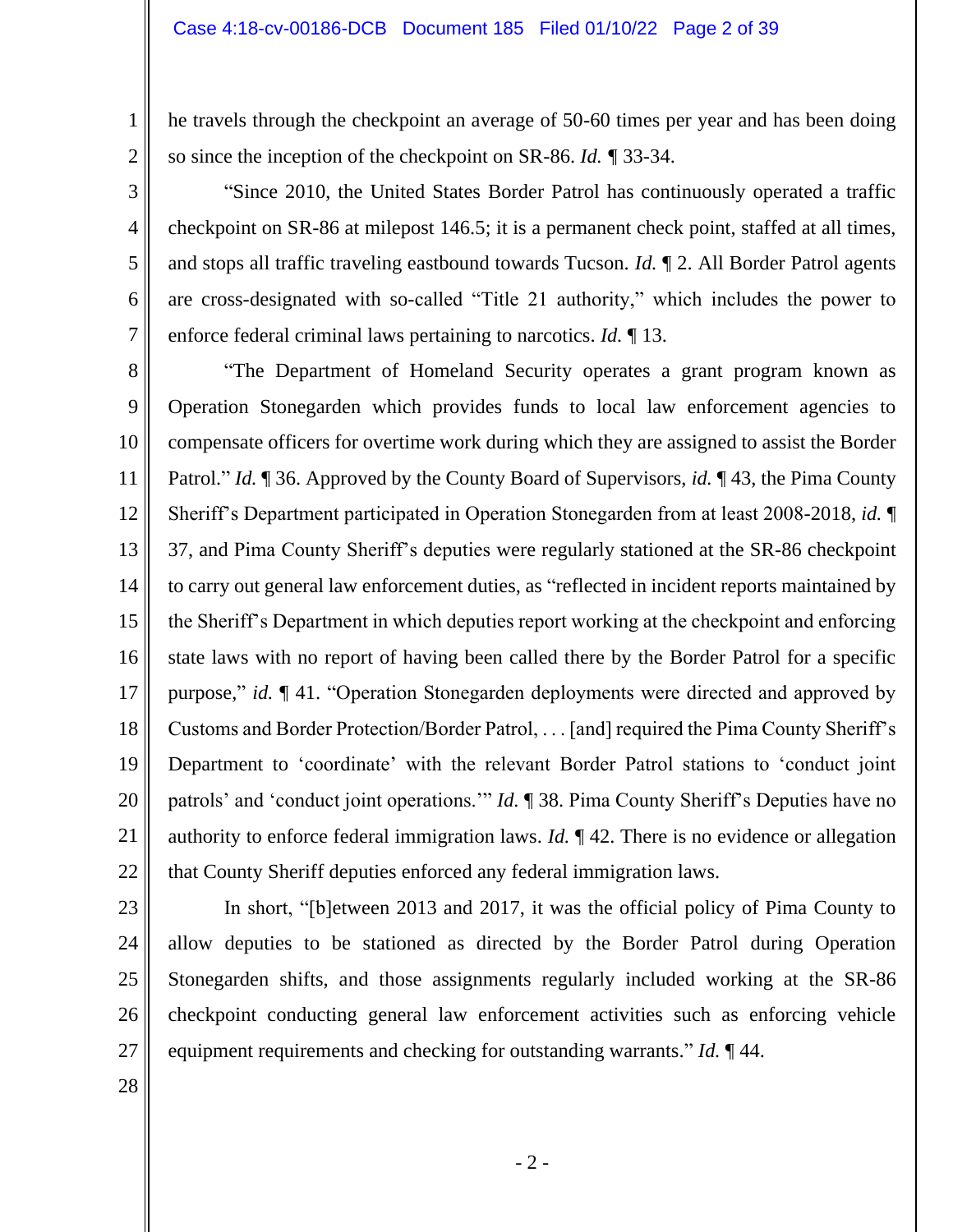#### Case 4:18-cv-00186-DCB Document 185 Filed 01/10/22 Page 3 of 39

1 2 3 4 5 6 7 8 9 10 The SR-86 border checkpoint is one of three checkpoints located in the western half of Southern Arizona. The Government's stated purpose for these permanent checkpoints was border security, including preventing terrorism, and the dual purpose of stopping human and drug smuggling. *See* Arizona Department of Transportation (ADOT) Highway Encroachment Permit Application, dated November 4, 2019 (Fed. DMSJ, SOF (Doc. 141) at Ex. A); Border Patrol Traffic Checkpoint Policy from 2003, *Id.* at Ex. I); 2016 TUC Checkpoint Operations (G's SOF at J; P MPSJ, SOF, Ex. 20 (Doc.  $132^1-8$ ) at 1-9); Checkpoint Procedures, dated November 2017, *Id.* at Ex. K; P MPSJ, SOF, Ex. 20 (Doc. 132-8) at 1-16; MOU between DEA and INS, dated April 28, 2011, (P MPSJ, SOF, Ex. 7 Prt 1 (132-1) at 1-11.

11 12 13 14 15 16 17 18 19 20 The relevant geographical highway system in western half of Southern Arizona includes an interstate system of I-8, an east-west interstate that comes from Southern California through Southern Arizona at Yuma to I-10 around Casa Grande, a city located between Tucson and Phoenix. I-10 is the east-west interstate that runs between New Mexico and California through Southern Arizona to Tucson, then north-south between Tucson and Phoenix. I-19 is a north-south interstate that runs between the Mexico border at Nogales and Tucson. There are three state routes in the western<sup>2</sup> half of Southern Arizona. SR 85 runs between Mexico at Lukeville, north-south, to I-8. SR 86 runs eastwest from its intersection with SR 85 to Tucson. SR 286 runs from the Mexico border at Sasabee, north-south, to SR 85.

21 22 23 24 25 "The United States Border Patrol operates checkpoints on all three north-south roads coming from the Mexico border intersected by SR-86: SR 85, SR 286, and I-19." At 6. "SR-86 is an east-west road that at no point intersects the US-Mexico border. (P MPSJ, SOF (Doc. 105)  $\P$  5.) "SR-86 is the main east-west route traveled by individuals, including those coming from the Kitt Peak National Observatory." *Id. ¶* 7.

- 26
- 27

28

<sup>1</sup> Doc. 132 (sealed) is comprised of exhibits filed under seal.

<sup>2</sup> The Court considers the road system west of Tucson to be in the western half of Southern Arizona.

The United States Border Patrol conducts traffic checks on these major highways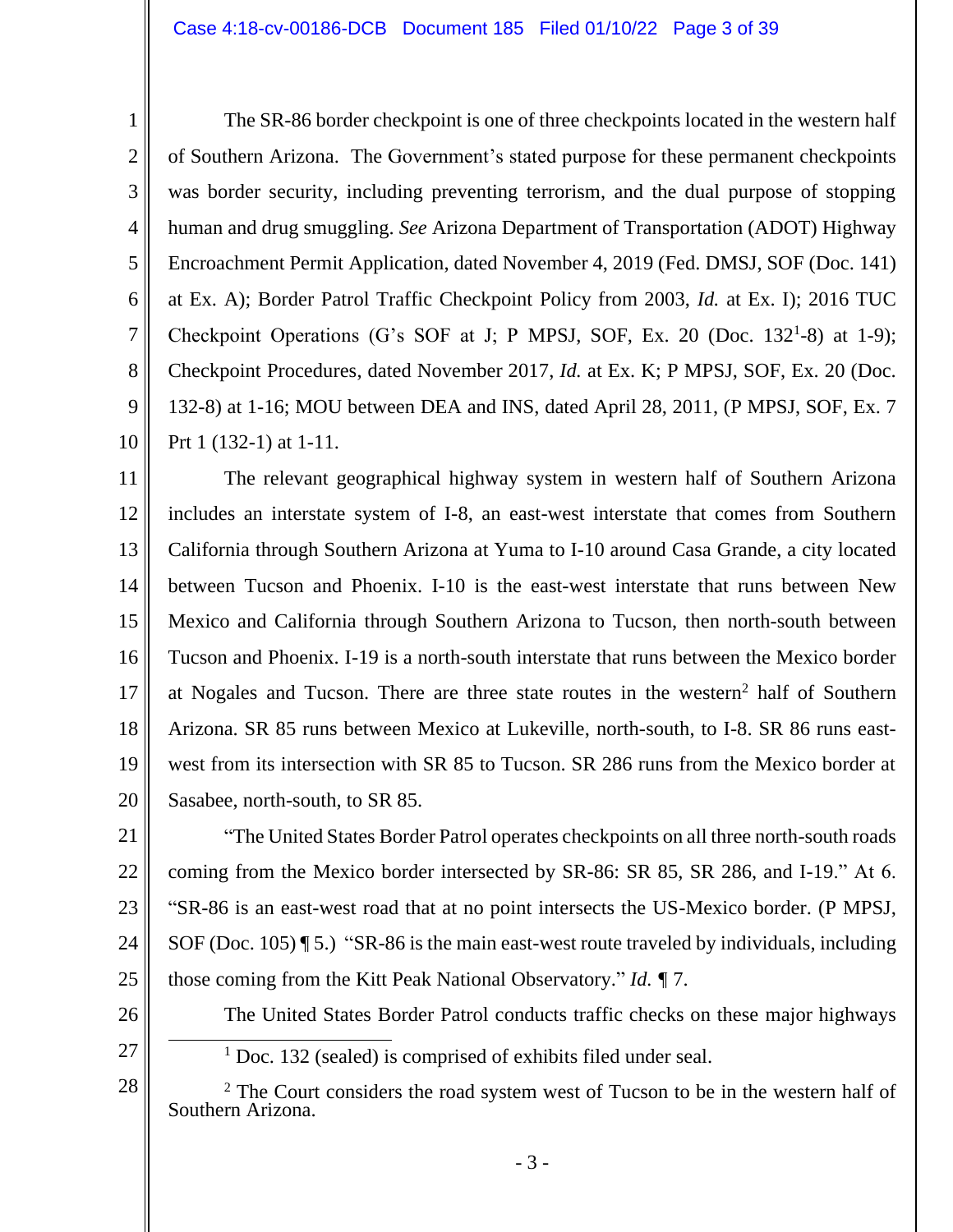2

3

4

5

6

7

8

9

10

11

leading away from the border to (1) detect and apprehend illegal aliens attempting to travel further into the interior of the United States after evading detection at the border and (2) to detect illegal narcotics." *Id. ¶* 8. In other words, one main purpose of the SR-86 checkpoint is deterring narcotics smuggling. *Id. ¶* 9.

For the four years (2017-2020) that the Border Patrol provided statistics, there were approximately 257 immigration arrests and 83 incidents compared to 153 narcotic related arrests and 128 incidents involving narcotics. *Id. ¶* 10. Some narcotic arrests were immigration related, and there were "other arrests," including narcotic arrests, that were not immigration related. Adjusted accordingly, there were 257 immigration related arrests and 284 nonimmigration related arrests. *See* (P MPSJ, SOF, Ex. 4: Stats at 1-4 (Doc. 106- 4)).

12 13 14 15 16 17 Agents routinely use trained canines at the SR-86 checkpoint that are trained to detect narcotics and concealed humans, (P MPSJ, SOF (Doc. 105) ¶ 16, and are used in the "pre-primary" area of the checkpoint "before a driver has an initial encounter with any agents." *Id.* ¶ 17. A backscatter (X-ray) device detects hidden compartments that can conceal both humans and narcotics. *Id.* ¶ 14. Agents wear personal radiation detector devises. *Id.*; (Fed. Resp. to P MPSJ (Doc. 172) at 17).

18 19 20 21 22 Border Patrol operated a pilot program for several months where it installed agencyowned automatic license plate readers at the SR-86 checkpoint, (P MPSJ, SOF (Doc. 105) ¶ 19), and between 2013 and 2017, Pima County Sheriff's deputies were regularly stationed at the SR-86 checkpoint to carry out general law enforcement duties, *id.* ¶ 41, such as enforcing vehicle equipment requirements and checking for outstanding warrants, *id.* ¶ 44.

23 24 25 26 Border Patrol's policy does not to exempt any vehicle, including those of known local commuters or residents, from inspection at the SR-86 checkpoint; there is no policy for agents to "wave through" individuals known to them whom they know to be U.S. citizens. *Id.* ¶ 21.

27 28 Each car passing through the checkpoint enters an area known as "primary inspection," where it is required to stop, and a Border Patrol agent asks the occupants if

- 4 -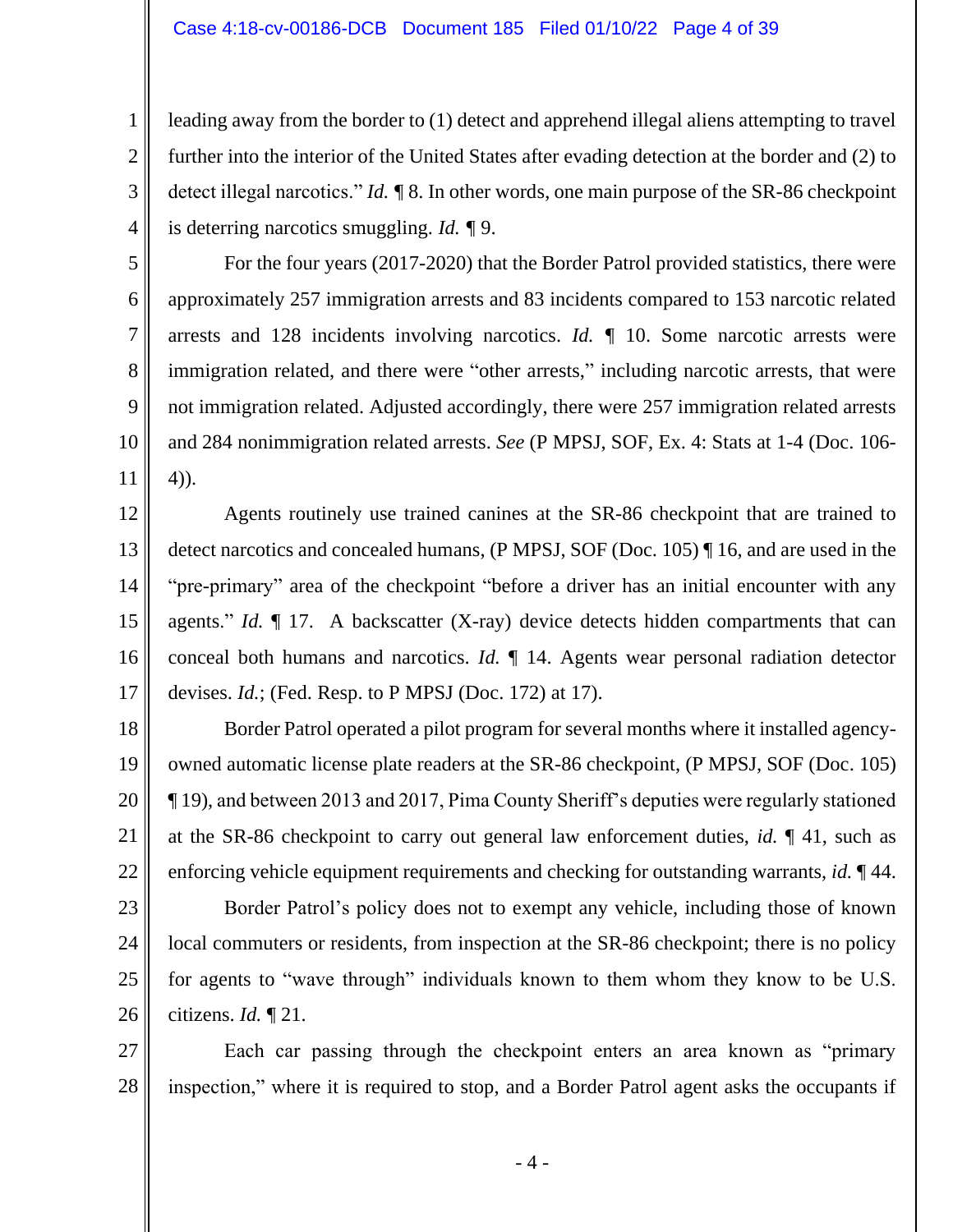1 2 3 4 5 6 7 8 9 10 11 12 13 14 they are United States citizens and conducts an "open view" inspection of the vehicle. *Id.*  ¶ 22. During this initial encounter, agents are trained to look both for signs that the occupants may not be United States citizens or may be present without authorization, and for indications of federal criminal activity of any kind. *Id.* ¶ 23. "The basis of a primary checkpoint inspection is the decision to allow individuals to proceed or refer them to secondary inspection" based on "immigration purposes," i.e., for "additional investigation based on some or mere suspicion that there may be an immigration violation," (PMPSJ SOF: Traffic Check Operations 11/2017 (Doc. 132-5) at 14.) "Title 21 authority in conjunction with reasonable suspicion" or "[r]easonable suspicion for any federal crime and state violations in some jurisdictions." (P MPSJ, SOF (Doc. 105) ¶ 23 (citing Ex. 9: Academy Student and Instructor Traffic Check Slide 18; Ex. 10: Field Training Instructor Guide, p. 10.1.1-10 (USA-02270)). *Accordingly*, "agents have discretion to direct any vehicle passing through the checkpoint to a secondary inspection area." *Id.* ¶ 24 (emphasis added).

15 16 17 18 19 20 "Agents may refer a vehicle to a secondary inspection area because the agent has reasonable suspicion that the occupant is engaged in non-immigration-related criminal activity." *Id.* ¶ 25. "Agents sometimes detain individuals passing through the checkpoint, including directing them to the secondary inspection area, not for immigration reasons, but at the request of other law enforcement agencies who do not enforce immigration laws." *Id.* ¶ 26

21 22 23 24 25 26 27 "It is the policy of the Border Patrol to detain individuals passing through the checkpoint until they have determined their citizenship." *Id.* ¶ 27. Plaintiff alleges the following: the Border Patrol knows the Plaintiff is a United States citizen, *id.* ¶ 28; many of the agents recognize him and his vehicle; *id.* ¶ 29, there is a poster with Mr. Bressi's name and photograph, with a statement that he is a United States citizen and an uncooperative motorist, posted at the SR-86 checkpoint, *id.* ¶ 30, and "agents often do not allow him to proceed without stopping him to question him about his citizenship, even

28

- 5 -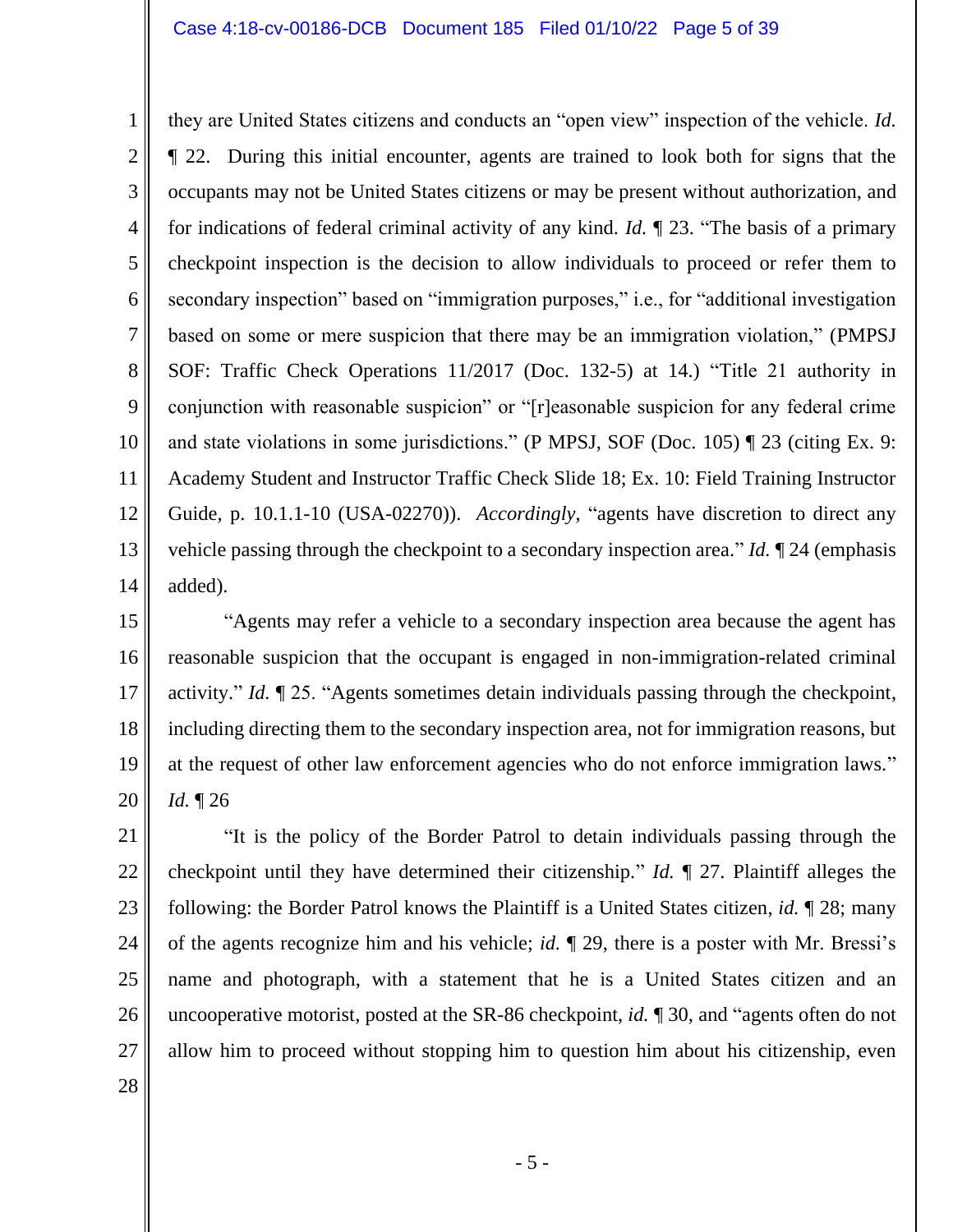when they recognize him," *id.*  $\parallel$  31. There is no evidence that agents at the SR-86 checkpoint have ever suspected the Plaintiff is involved in human smuggling. *Id.* ¶ 32.

3 4 5 6 7 8 9 10 11 12 On April 10, 2017, Plaintiff was stopped at the primary inspection area and "the agent request[ed] Mr. Bressi move to secondary prior to asking him any question other than 'How you doin.'" (PResp PC MSJ) (Doc. 161) at 2-3). Plaintiff left the checkpoint as soon as Border Patrol Agent Frye allowed him to do so; in total, Plaintiff was at the primary checkpoint stop for just over two minutes. (PResp PC MSJ) (Doc. 161) at 3.) Deputy Roher knew that Plaintiff was detained at the primary stop at the direction of Border Patrol and, therefore, knew there was no probable cause to arrest the Plaintiff for obstructing traffic at the checkpoint. *Id.* at 5 (relying on prior conduct of Pima County Sherriff, Deputy McMillan, who declined to arrest him for blocking roadway because Border Patrol stopped him, and he was not free to go).

13 14 15 16 17 On April 10, 2017, Deputy Roher detained the Plaintiff, including handcuffing him, and criminally cited him for obstructing traffic at the SR-86 checkpoint. The Plaintiff has received three civil citations for blocking or impeding the flow of traffic there on December 20, 2008, March 29, 2013, and April 30, 2014. (PResp Pima County MSJ (PC MSJ), Controverting SOF (CSOF) ¶ 2.)

B.

# Plaintiff's claims

20 21 22 23 24 25 26 27 The Plaintiff alleges that the Border Patrol is violating the Fourth Amendment because Border Patrol agents and Pima County Sheriff's primarily use the SR-86 checkpoint for general law enforcement, not immigration. These stops are made without reasonable suspicion that he has or is committing a state or federal crime and, therefore, violate the Fourth Amendment to the United States Constitution. During these allegedly illegal stops, he is asked his citizenship and required to answer the question in violation of the First Amendment to the Constitution. He alleges he has been repeatedly subjected to these constitutional violations as he regularly traverses SR-86, and on April 10, 2017, he

28

18

19

1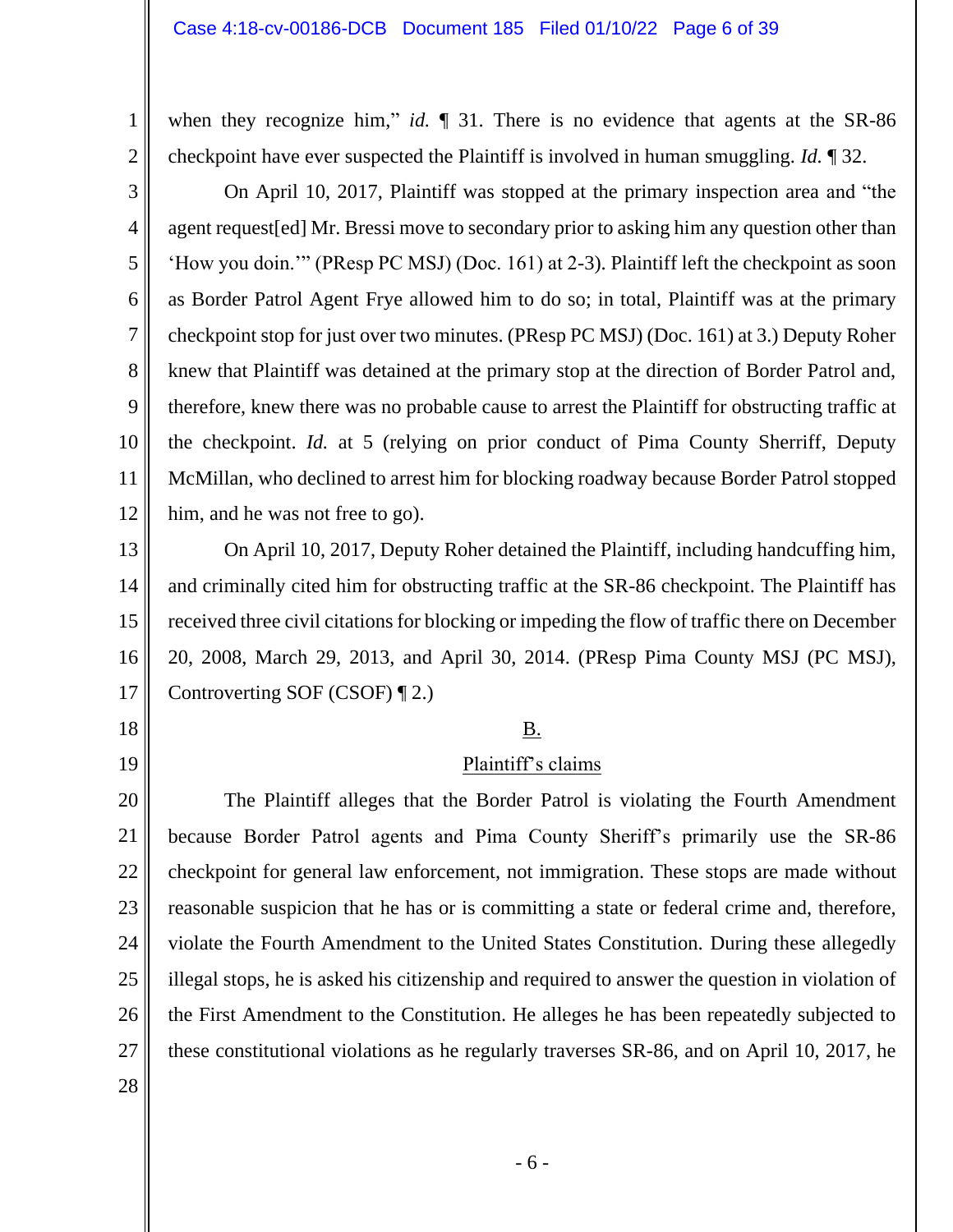2

was detained without probable cause for blocking the roadway in violation of the Fourth Amendment.

3 4 5 6 7 8 9 10 11 12 13 14 The seminal Fourth Amendment case relevant here, *United States v. Matrinez-Fuerte*, 428 U.S. 543 (1976), involved consolidated conflicting appeals from this circuit and the Fifth Circuit, with the Supreme Court reversing the Ninth Circuit and affirming the Fifth Circuit. Both circuits had considered the merits of convictions where defendants argued to suppress evidence in criminal cases based on arguments that routine Border Patrol checkpoint stops violated the Fourth Amendment. The Ninth Circuit reversed the conviction, the Fifth Circuit did not. The Supreme Court found the convictions were not unconstitutional. Border Patrol agents, after routinely stopping or slowing automobiles at a permanent checkpoint, may refer motorists selectively to a secondary inspection area for questions about citizenship and immigration status based on criteria that would not sustain a roving-patrol stop, and there is no constitutional violation even if such referrals are made largely on the basis of apparent Mexican ancestry.

15 16 17 18 19 20 21 22 23 24 25 26 27 28 The border patrol checkpoint stops addressed in *Matrinez-Fuerte* were on I-5 near San Clemente, California, approximately 60 miles north of the Mexico border. The checkpoint was well marked. Approximately one mile in advance of the checkpoint, a large black on yellow sign with flashing yellow lights over the highway stated, "ALL VEHICLES, STOP AHEAD, 1 MILE." Three-quarters of a mile, two black on yellow signs suspended over the highway with flashing lights stated, "WATCH FOR BRAKE LIGHTS." At the checkpoint, two large signs with flashing red lights suspended over the highway stated "STOP HERE U. S. OFFICERS." Orange traffic cones funneled traffic into two lanes where a Border Patrol agent in full dress uniform, standing behind a white on red "STOP" sign checked traffic. Border Patrol vehicles with flashing red lights blocked traffic in the unused lanes. There were permanent buildings for housing the Border Patrol office and temporary detention facilities. *Martinez-Fuerte*, 428 U.S. at 545-546. It is undisputed that the SR-86 checkpoint is similarly located, signed, marked, and manned by Border Patrol agents.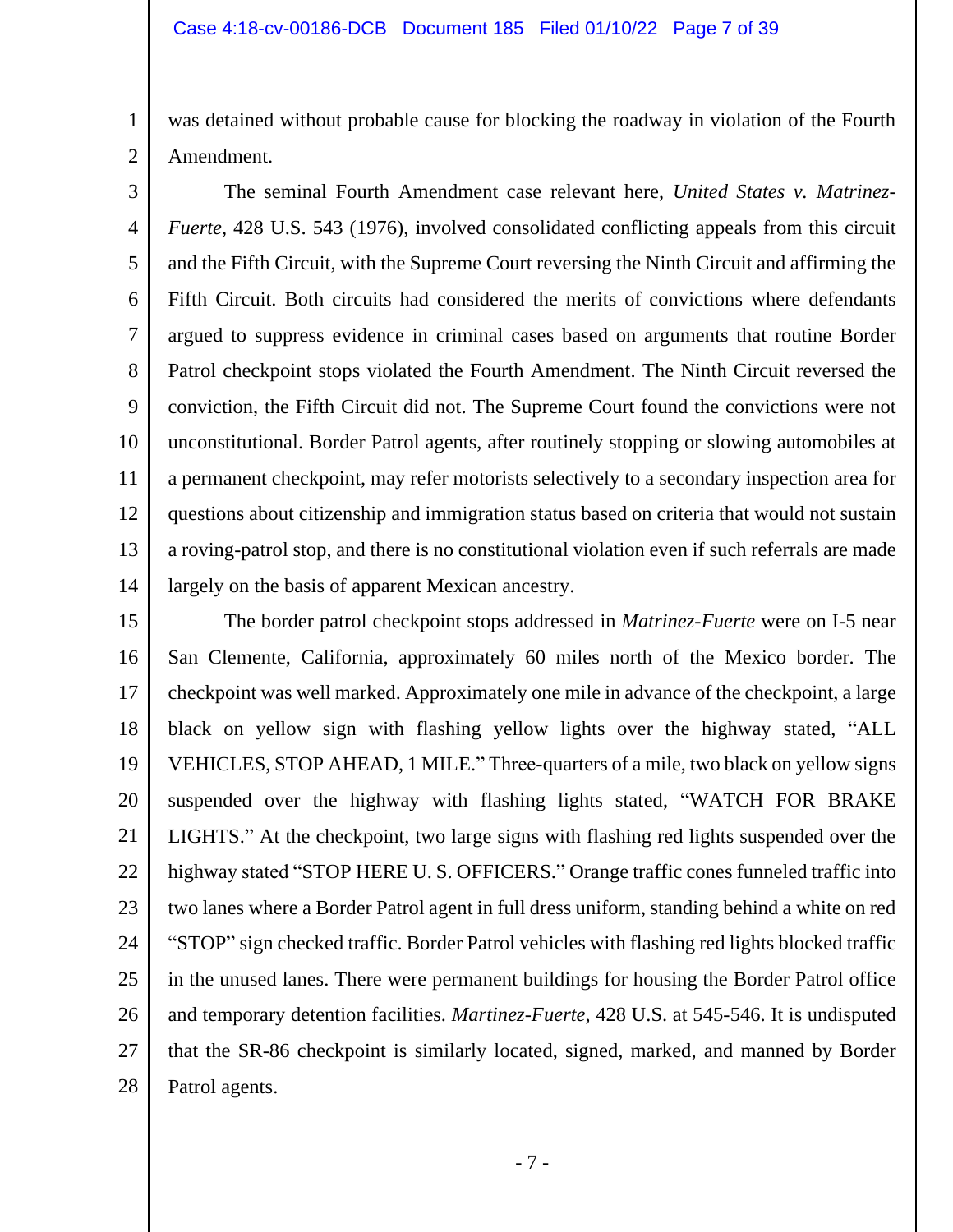In *Martinez-Fuerte,* the Supreme Court described the "point" agent as standing between the two lanes of traffic visually screening all northbound vehicles, which the checkpoint virtually brought to a complete stop. Most motorists were allowed to resume their progress without any oral inquiry or close visual examination, but in a relatively small number of cases, the "point" agent would conclude that further inquiry was in order and direct these cars to a secondary inspection area. There, agents asked occupants about their citizenship and immigration status. The average length of the stop in the secondary inspection area was three to five minutes. A direction to stop in the secondary inspection could be based on something suspicious about a particular car passing through the checkpoint, but it could also be without any articulable suspicion. *Id.* at 546-547.

11 12 13 14 The defendants in the criminal cases considered in *Martinez-Fuerte* were stopped at the secondary inspection area for questioning related to citizenship. Here, Plaintiff challenges a stop in the primary area, but like the defendants in *Martinez-Fuerte,* he challenges a suspicionless stop and questioning related to his citizenship.

15 16 17 Plaintiff also asserts that the Defendants' insistence he answer the question of citizenship violated his First Amendment right to speak freely or not speak at all. *Wooley v. Maynard,* 430 U.S 705, 714 (1977).

18 19 20 21 22 Plaintiff seeks injunctions to stop the allegedly unconstitutional activities, and he sues the Pima County Defendants under *Monell*<sup>3</sup> for policies and lack of training which allegedly caused Pima County Sheriffs, including Deputy Roher, to violate the Plaintiff's constitutional rights on an ongoing basis and on April 10, 2017, and Plaintiff sues Defendant Roher, individually, under 42 U.S.C. § 1983.

C.

Fourth Amendment and Border Checkpoint Stops

prevent arbitrary and oppressive interference by enforcement officials with the privacy and

personal security of individuals." *Martinez-Fuerte,* 428 U.S. at 554-555 (citing *United* 

"The Fourth Amendment imposes limits on search-and-seizure powers in order to

23

1

2

3

4

5

6

7

8

9

10

24

# 25

26 27

28

<sup>3</sup> *Monell v. New York Department of Social Services*, 436 U.S. 658 (1978).

- 8 -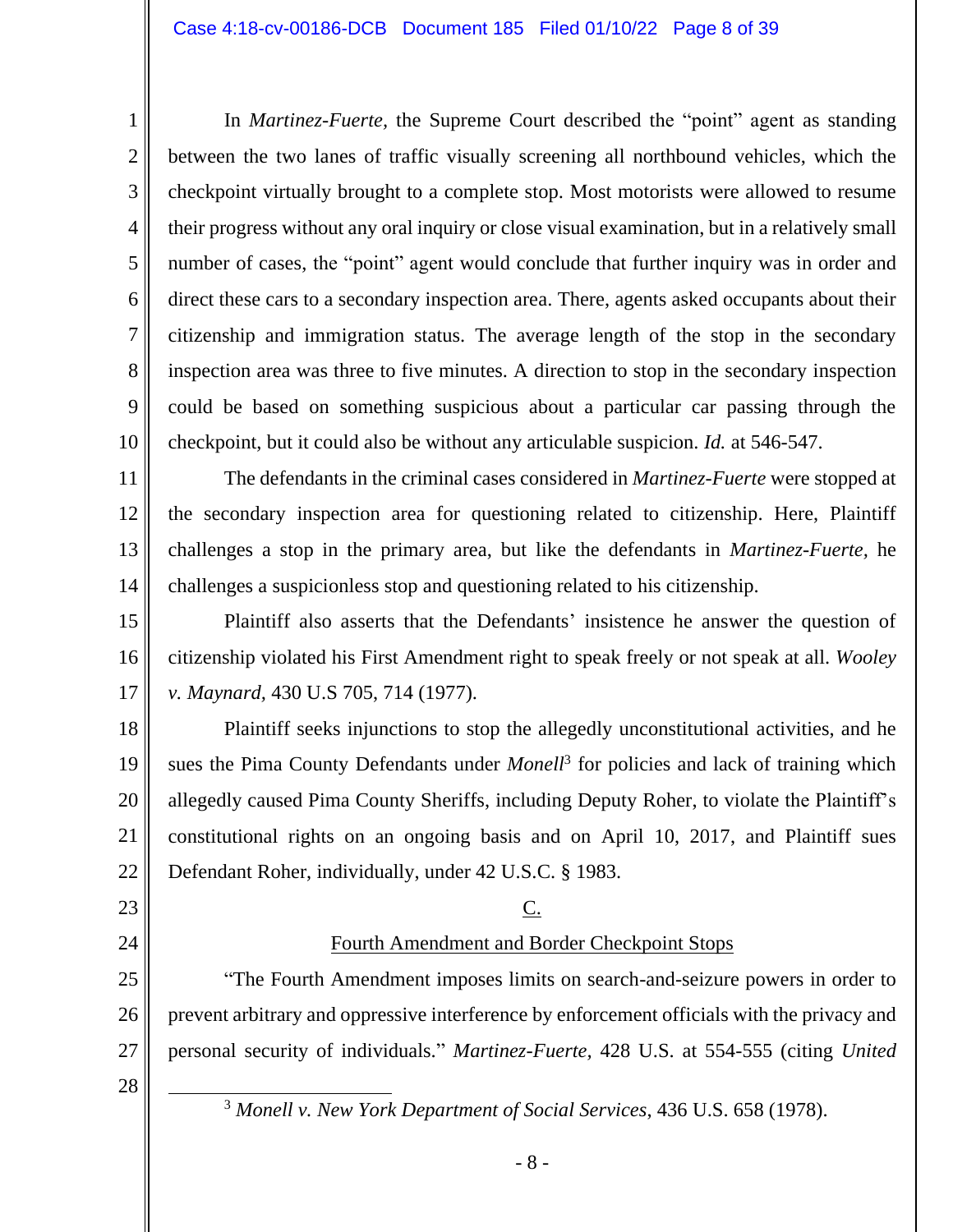2

3

4

5

6

*States v. Brignoni-Ponce*, 422 U.S. 873, 878 (1975); *United States v. Ortiz*, 422 U.S. 891, 895 (1975); *Camara v. Municipal Court*, 387 U.S. 523, 528 (1967)). "The Fourth Amendment requires that searches and seizures be reasonable. A search or seizure is ordinarily unreasonable in the absence of individualized suspicion of wrongdoing." *City of Indianapolis v. Edmond,* 531 U.S. 32, 37-38 (2000) (citing *Chandler v. Miller*, 520 U.S. 305, 308 (1997)).

7 8 9 10 11 12 13 14 15 16 17 18 19 20 21 22 23 As explained in *Martinez-Fuerte,* such suspicion is not an "irreducible" component of reasonableness, but only limited circumstances exist in which the usual rule does not apply. *Martinez–Fuerte*, 428 U.S. at 561. For example, suspicionless searches are upheld for certain regimes designed to serve "special needs," beyond the normal need for law enforcement. *Edmond,* 531 U.S. at 452 (citing *see e.g*., *Vernonia School Dist. 47J v. Acton*, 515 U.S. 646 (1995) (random drug testing of student-athletes); *Treasury Employees v. Von Raab*, 489 U.S. 656 (1989) (drug tests for United States Customs Service employees seeking transfer or promotion to certain positions); *Skinner v. Railway Labor Executives' Assn*., 489 U.S. 602 (1989) (drug and alcohol tests for railway employees involved in train accidents or found to be in violation of particular safety regulations)). Searches are also allowed for "administrative purposes" without particularized suspicion of misconduct, if those searches are appropriately limited. *Id.* (citing *see, e.g., New York v. Burger*, 482 U.S. 691, 702–704 (1987) (warrantless administrative inspection of premises of "closely regulated" business); *Michigan v. Tyler*, 436 U.S. 499, 507–509, 511–512 (1978) (administrative inspection of fire-damaged premises to determine cause of blaze); *Camara*, 387 U.S. at 534–539 (administrative inspection to ensure compliance with city housing code)).

24 25 26 27 28 A sobriety checkpoint aimed at removing drunk drivers from the road for "roadway safety" does not violate the Constitution. *Michigan Dept. of State Police v. Sitz*, 496 U.S. 444 (1990). In *Delaware v. Prouse*, 440 U.S. 648, 663 (1979), the Supreme Court suggested that a similar type of roadblock with the purpose of verifying drivers' licenses and vehicle registrations would be permissible. Under *Martinez–Fuerte*, suspicionless

- 9 -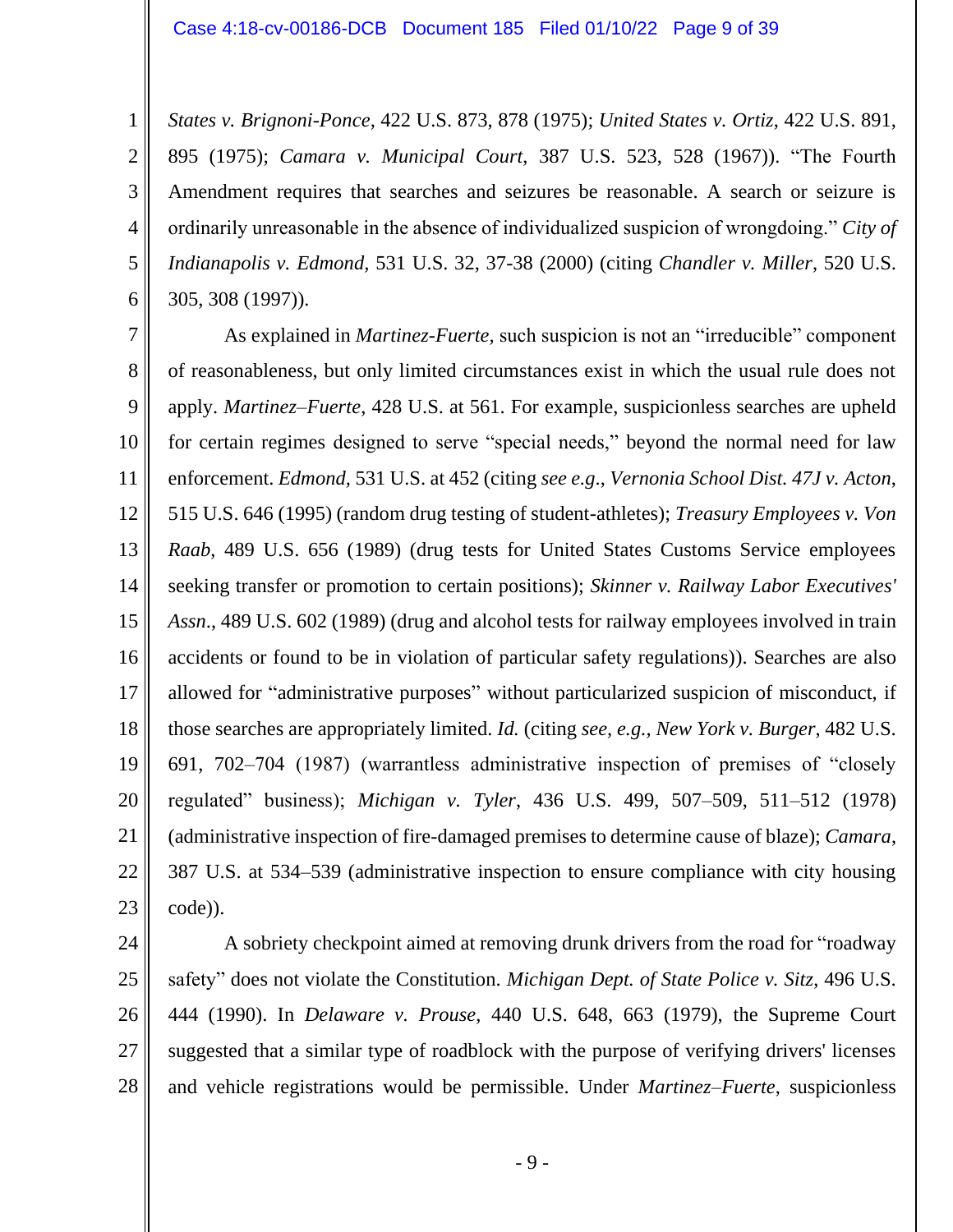2

3

4

5

6

7

seizures of motorists at a fixed Border Patrol checkpoint, designed to intercept illegal aliens does not violate the Fourth Amendment. *Supra.* at 6-8.

As this Court reads *Martinez-Fuerte,* a stop at a permanent Border Patrol checkpoint constitutes a "seizure" within the meaning of the Fourth Amendment. The "'principal protection of Fourth Amendment rights at checkpoints lies in appropriate limitations on the scope of the stop.'" *United States v. Taylor*, 934 F.2d 218, 220 (9th Cir. 1991) (quoting *Martinez-Fuerte*, 428 U.S. at 566-671)).

8 9 10 11 12 13 First, given the importance of border security and the difficulty in securing our borders, "[s]uch a stop is reasonable *per se*, so long as the scope of the detention remains confined" to determining immigration status; for instance, a few brief questions, production of an identification document, and "'a visual inspection of the vehicle ... limited to what can be seen without a search.'" *United States v. Taylor*, 934 F.2d 218, 220 (9th Cir. 1991) (quoting *Martinez-Fuerte*, 428 U.S. at 558, 562).

14 15 16 17 18 19 20 21 22 23 24 In *Taylor*, the court focused on the discussion in *Martinez-Fuerte* that balanced the critical special need for the stop against the extremely limited scope of the stop to protect Fourth Amendment rights. As understood by the Court in *Edmond*, none of these cases indicated that the suspicionless seizure exception was so broad it could reach "a checkpoint program whose primary purpose was to detect evidence of ordinary criminal wrongdoing." *Edmond*, 531 U.S. at 38. In *Edmond,* the focus shifted from the limited scope of the stop to ensuring that the primary purpose of the checkpoint was a special need, like border security, and not for general criminal law enforcement. Importantly, *Edmond* was not a border checkpoint case. *Edmond* involved checkpoints in the City of Indianapolis, which had the stated primary purpose of drug interdiction. In *Edmond,* the Court expressly distinguished *Martinez-Fuerte.*

25 26 27 28 "[T]he holding [] does nothing to alter the constitutional status of the sobriety and border checkpoints that we approved in *Sitz* and *Martinez–Fuerte*, or of the type of traffic checkpoint that we suggested would be lawful in *Prouse*." 531 U.S at 47. The case should not be read to affect the validity of border searches or searches in airports and government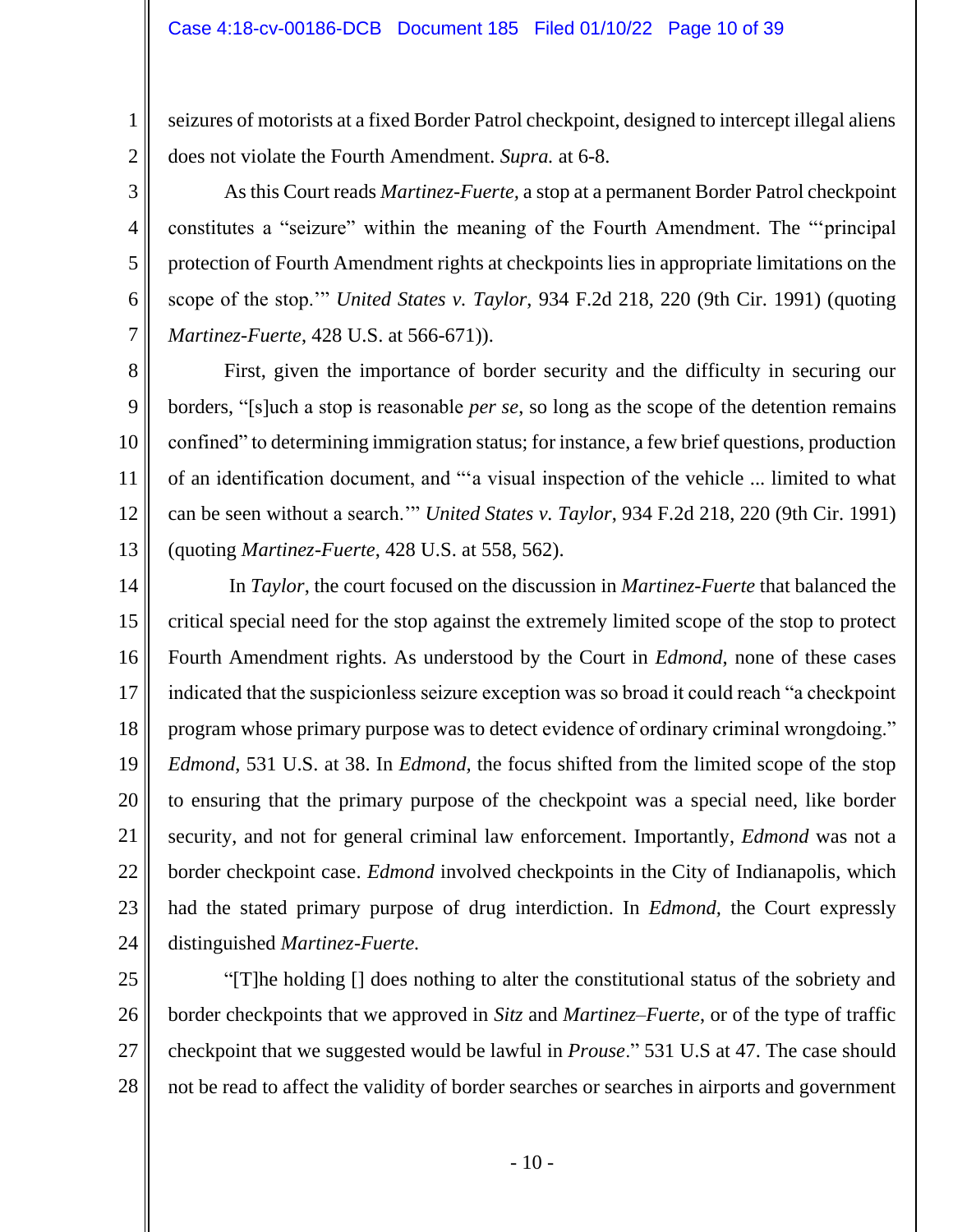#### Case 4:18-cv-00186-DCB Document 185 Filed 01/10/22 Page 11 of 39

1

2

3

4

5

6

buildings, where the special need for such measures is to ensure public safety is particularly acute. Likewise, the Court reaffirmed police officers' ability to act appropriately upon information that they properly learn during a checkpoint stop which is justified by a lawful primary purpose. *Id.* "Finally, the purpose inquiry is to be conducted only at the programmatic level and not to probe the minds of individual officers acting at the scene. *Id.*

7 8 9 10 11 12 13 14 15 16 17 In *Edmond,* the Government challenged the law enforcement distinction because the *Sitz* and *Martinez–Fuerte* checkpoints had the same ultimate purpose of arresting those suspected of committing crimes. "Securing the border and apprehending drunken drivers are [] law enforcement activities, and law enforcement authorities employ arrests and criminal prosecutions to pursue these goals." *Id.* at 42. The Court rejected such a sweeping interpretation of Fourth Amendment exceptions because this "high level of generality," would provide "little check on the ability of the authorities to construct roadblocks for almost any conceivable law enforcement purpose." *Id.* Instead, the Court drew the line at roadblocks designed primarily to serve the general interest in crime control, otherwise the Fourth Amendment would do little to prevent such intrusions from becoming a routine part of American life. *Id.*

18 19 20 21 22 23 24 25 26 27 28 The Court found no differences between America's intractable drug problem or illegal immigration, preventing drunk driving, or any of the other mirid of "social harms of the first magnitude." *Id*. at 42. The Court rejected the notion that the drug interdiction checkpoint could be justified by legitimate secondary purposes, such as keeping impaired motorists off roadways or immigration, because then authorities would be able to establish checkpoints for virtually any purpose so long as they also included a sobriety check or a question related to citizenship. To limit the overly broad reach of Fourth Amendment exceptions, the Court held that the primary purpose of the checkpoint is determinative of the Fourth Amendment protections. *Id.* at 46-47. If the checkpoint's primary purpose is general law enforcement, the Fourth Amendment's reasonable suspicion standard applies and the suspicionless stop is *per se* unconstitutional. *Id*.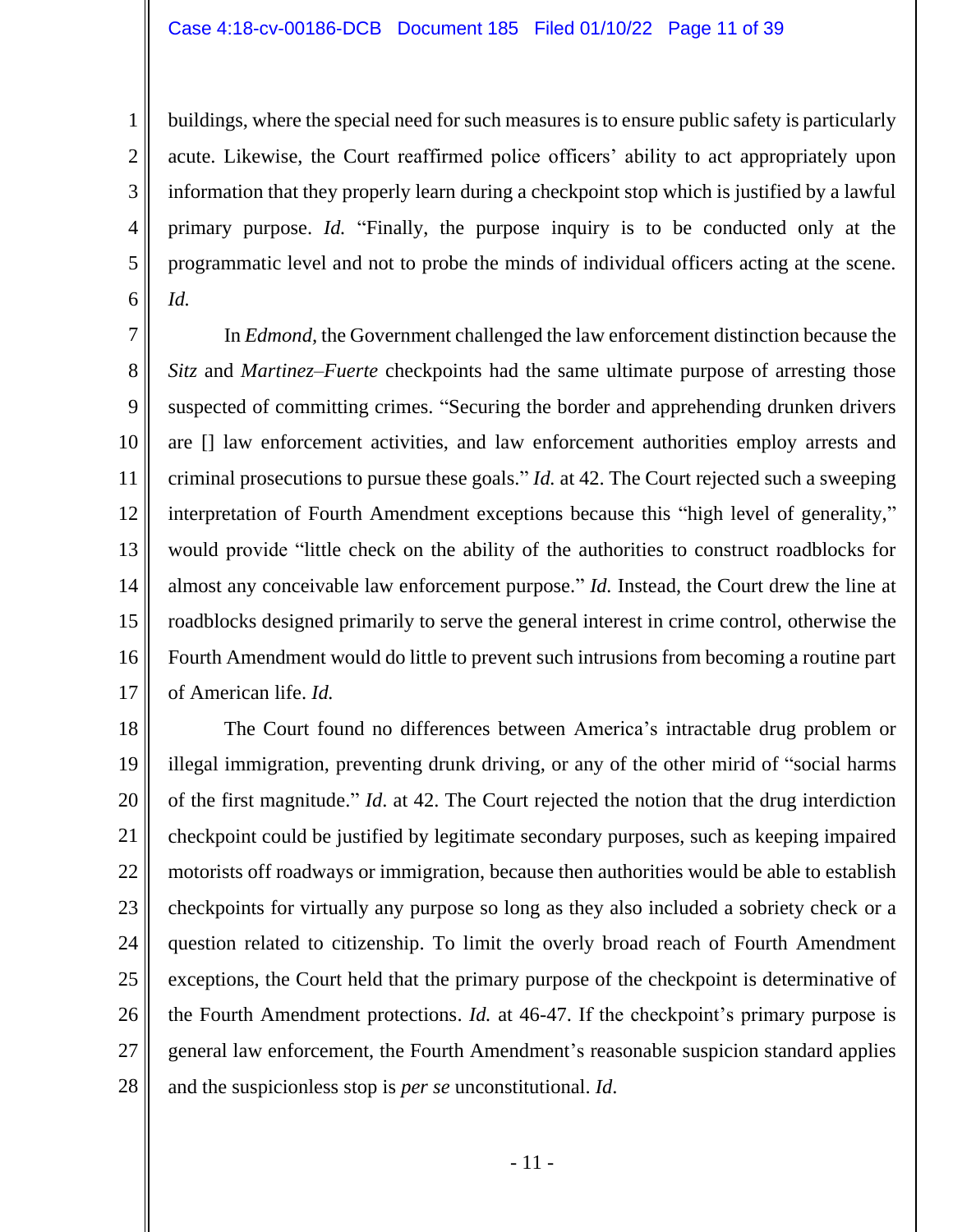1

## 1. "Primary Purpose" Constitutional Analysis

3 4 5 6 7 8 9 10 11 12 13 14 15 16 Plaintiff asks the Court to apply *Edmond* and determine the primary purpose of the SR-86 checkpoint. The Court recognizes that the Ninth Circuit in *United States v. Soto-Zuniga*, 837 F.3d 992 (9th Cir. 2016) applied *Edmond* to a border checkpoint stop, but it was a discovery case, not a case addressing the merits of a Fourth Amendment claim. In *Soto-Zuniga*, the defendant argued that the San Clemente border checkpoint was unconstitutional because its immigration purpose was a pretext for general law enforcement. The trial court refused discovery of arrest and search statistics for the checkpoint because this was the checkpoint found to be constitutional in *Martinez-Fuerte*, therefore, the discovery was immaterial and inadmissible at trial. The Ninth Circuit reversed, holding that the requested discovery was material because *Soto-Zuniga* could constitutionally challenge the checkpoint stop; it had been some 40 years since the *Martinez-Fuerte* decision addressing the constitutionality of the San Clement border checkpoint. *Soto-Zuniga* did not, however, answer the merits of the question and relied on rules providing for broad discovery and that documents do not have to be admissible to be discoverable. *Id.*

17 18 19 20 21 22 23 24 25 *Soto-Zuniga* stands for the proposition that, even where information is sensitive or ultimately inadmissible, it must be disclosed if the defense makes the requisite showing. Soto-Zuniga filed a motion to suppress, placing the constitutionality of the San Clemente checkpoint directly at issue by challenging its primary purpose as pretextual. In the Ninth Circuit, "[w]hether the primary purpose of the checkpoint has evolved from controlling immigration to detecting 'ordinary criminal wrongdoing,'" is a question that is subject to discovery under Rule 16. *Soto-Zuniga*, 837 F.3d at 1002 (citing *Edmond*, 531 U.S. at 42). Then, with all material evidence on the table, the district court is in a position to assess and decide the motion to suppress. *Id.*

26 27 28 The court in *Soto–Zuniga* relied on the dissenting opinion in *United States v. Soyland*, 3 F.3d 1312 (9th Cir. 1993). In *Soyland*, the defendants' car was searched at an immigration checkpoint's secondary inspection and agents found drug paraphernalia and

- 12 -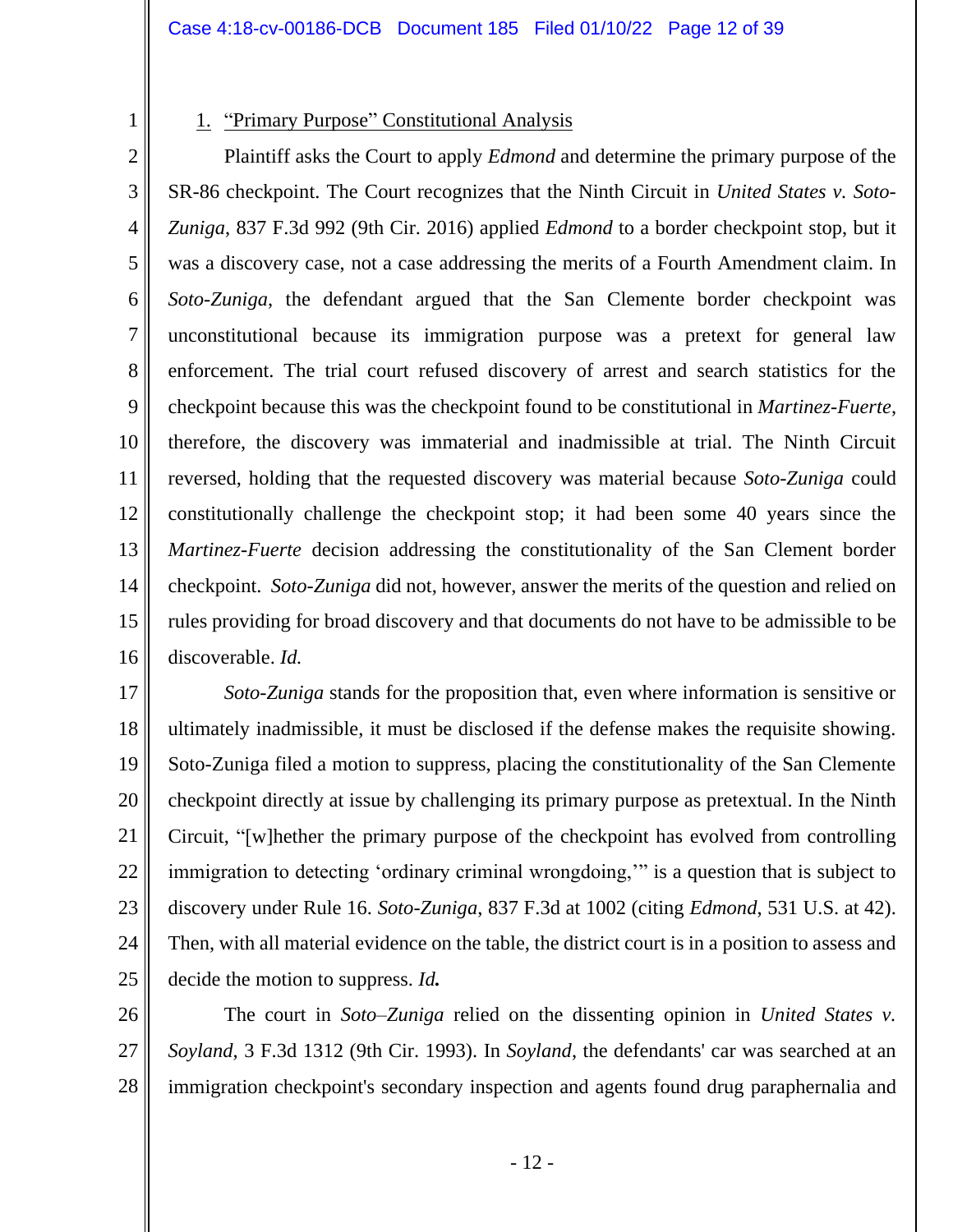1 2 3 4 5 small amounts of marijuana. While the majority declined to address "the issue of whether checkpoint officers routinely overstep their authority by conducting pretextual narcotics searches" because it had not been argued below, Judge Kozinski dissented. He voiced the concern that the San Clemente checkpoint, and perhaps others, were violating restrictions on suspicionless searches, *id.* at 1315–20 (Kozinski, J., dissenting), by looking for more

6

7

8

than illegal aliens, *id.* at 1316. "If this is true, it subverts the rationale of *Martinez–Fuerte* and turns a legitimate administrative search into a massive violation of the Fourth Amendment." *Id*.

9 10 11 12 13 He recommended the majority in *Soyland* remand the case for the trial court to conduct a factual inquiry into "whether the policies, programs, directives and incentives put in place by the government, or any customs and practices that have developed with the government's tacit approval, have turned ... San Clemente into [a] general law enforcement checkpoint[ ]." *Id*. at 1319 (footnote omitted).

14 15 16 17 18 19 20 21 22 23 24 25 26 Judge Kozinski's dissenting position in *Soyland,* followed by the majority in *Soto-Zuniga,* applies to "the initial seizure—the vehicle stop." *Soto–Zuniga*, 837 F.3d at 999 (relying on *Edmond,* 531 U.S. at 37–38). In the Ninth Circuit, "[t]here is a two-step analysis applicable to Fourth Amendment checkpoint cases." *United States v. Fraire*, 575 F.3d 929, 932–35 (9th Cir. 2009). First, the Court determines whether the primary purpose of the checkpoint was to advance "'the general interest in crime control.'" *Id.* at 932 (quoting *United States v. Faulkner*, 450 F.3d 466, 470 (9<sup>th</sup> Cir. 2006) (quoting *Edmond*, 531 U.S. at 48)). "If so, then the stop ... is *per se* invalid under the Fourth Amendment." *Id*. Second, if the checkpoint is not *per se* invalid as a crime control device, then the Court assesses the checkpoints reasonableness under *Martinez–Fuerte* by considering "'the gravity of the public concerns served by the seizure, the degree to which the seizure advances the public interest, and the severity of the interference with individual liberty.'" *Fraire*, 575 F.3d at 933 (quoting *Illinois v. Lidster*, 540 U.S. 419, 427 (2004)).

27 28 As the Ninth Circuit Court of Appeals has done, this Court looks to *Soyland* and *Fraire,* informed by *Lidster,* to understand the application of the holding in *Edmond* to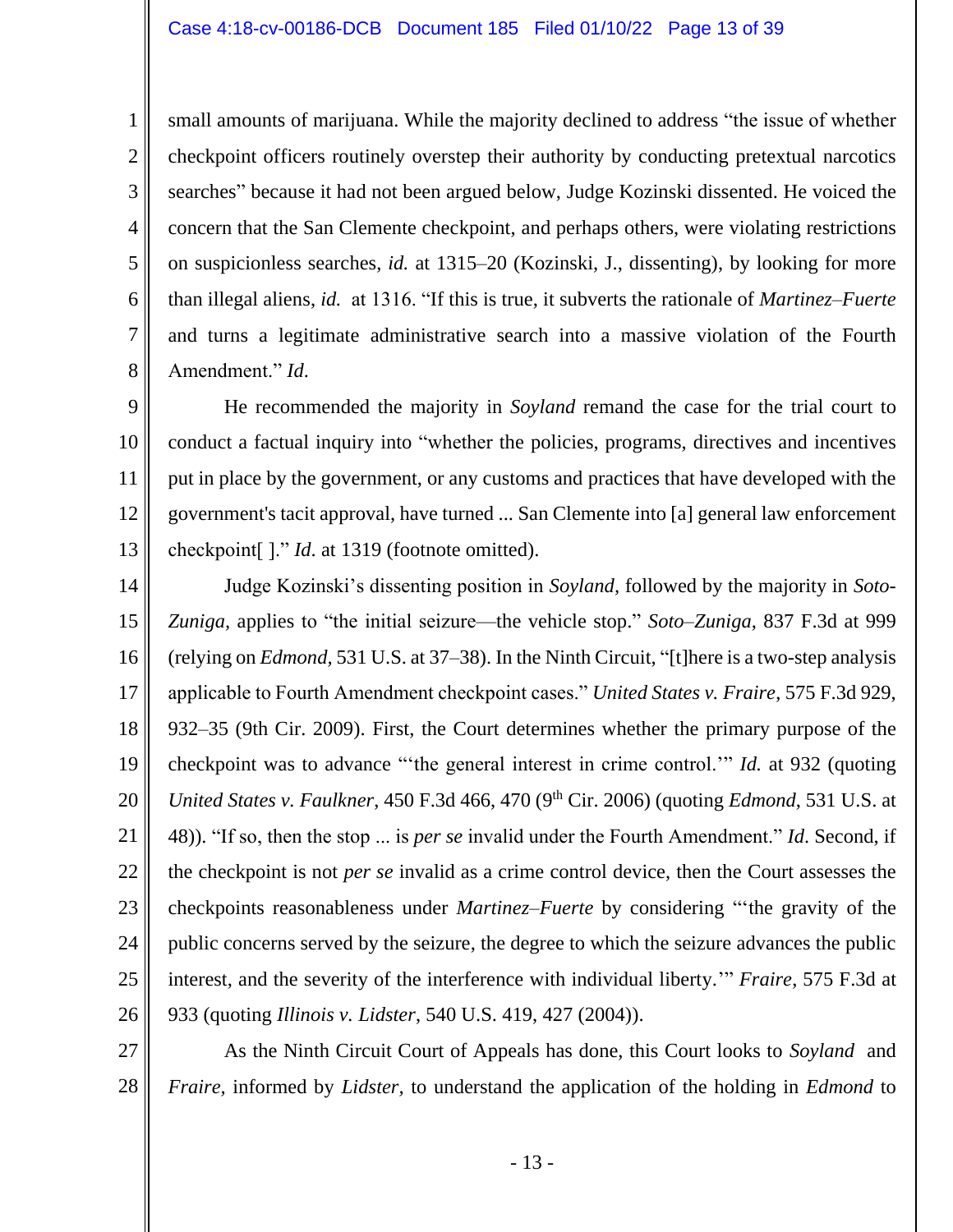1 2 3 4 5 6 7 8 9 10 11 12 13 14 15 16 border checkpoint stops. In *Lidster,* the Supreme Court explained the *Edmond* language as well as its context. The Supreme Court considered a checkpoint stop asking motorists for help in providing information about a crime during which a drunk driver was arrested. The Court explained that, both expressly and in context, the Court in *Edmond* made it clear that the constitutionality of *an information-seeking kind of stop* was not before it. *Lidster*, 540 U.S. at 424. Recognizing that *Edmond* describes the law enforcement objective there as a "general interest in crime control," the Court noted it specified that the phrase "general interest in crime control" does not refer to every "law enforcement" objective. In *Lidster,*  the Supreme Court held this language and related general language in *Edmond* is limited to like circumstances and not to quite different circumstances that were not before it in *Edmond*. The Supreme Court held: "Edmond refers to the subject matter of its holding as 'stops justified only by the generalized and ever-present possibility that interrogation and inspection may reveal that any given motorist has committed some crime.'" *Id*. (quoting *Edmond*, at 44 (adding emphasis)). Likewise, the Supreme Court held it would not apply the Edmond-type rule of automatic unconstitutionality where the border checkpoint is a brief, information-seeking highway stop. *Id*. at 424-45 427-28 (citing *Martinez-Fuerte*)).

17 18 19 Here, with discovery complete, this Court is positioned to assess and decide the merits of Plaintiff's Fourth Amendment claim that the SR-86 Border Patrol checkpoint stops are unconstitutional.

20 21 22 23 24 25 26 27 28 The Court looks first at whether the SR-86 border checkpoint is unconstitutional, *per se,* as a general crime control device. To recap *Edmond*: the City of Indianapolis operated vehicle checkpoints on city streets for the express purpose of discovering and interdicting illegal drugs. *Edmond,* 531 U.S. at 34. The Court held that the checkpoint program violated the Fourth Amendment because the "primary purpose" was to "uncover evidence of ordinary criminal wrongdoing." *Id.* at 41–42. The Court distinguished two prior cases permitting checkpoints, *Martinez–Fuerte* and *Sitz*, on the grounds that the checkpoints in those cases served purposes other than ordinary crime control. *Id.* at 37–42. The Court explained why the primary purpose of the checkpoints in *Martinez–Fuerte* and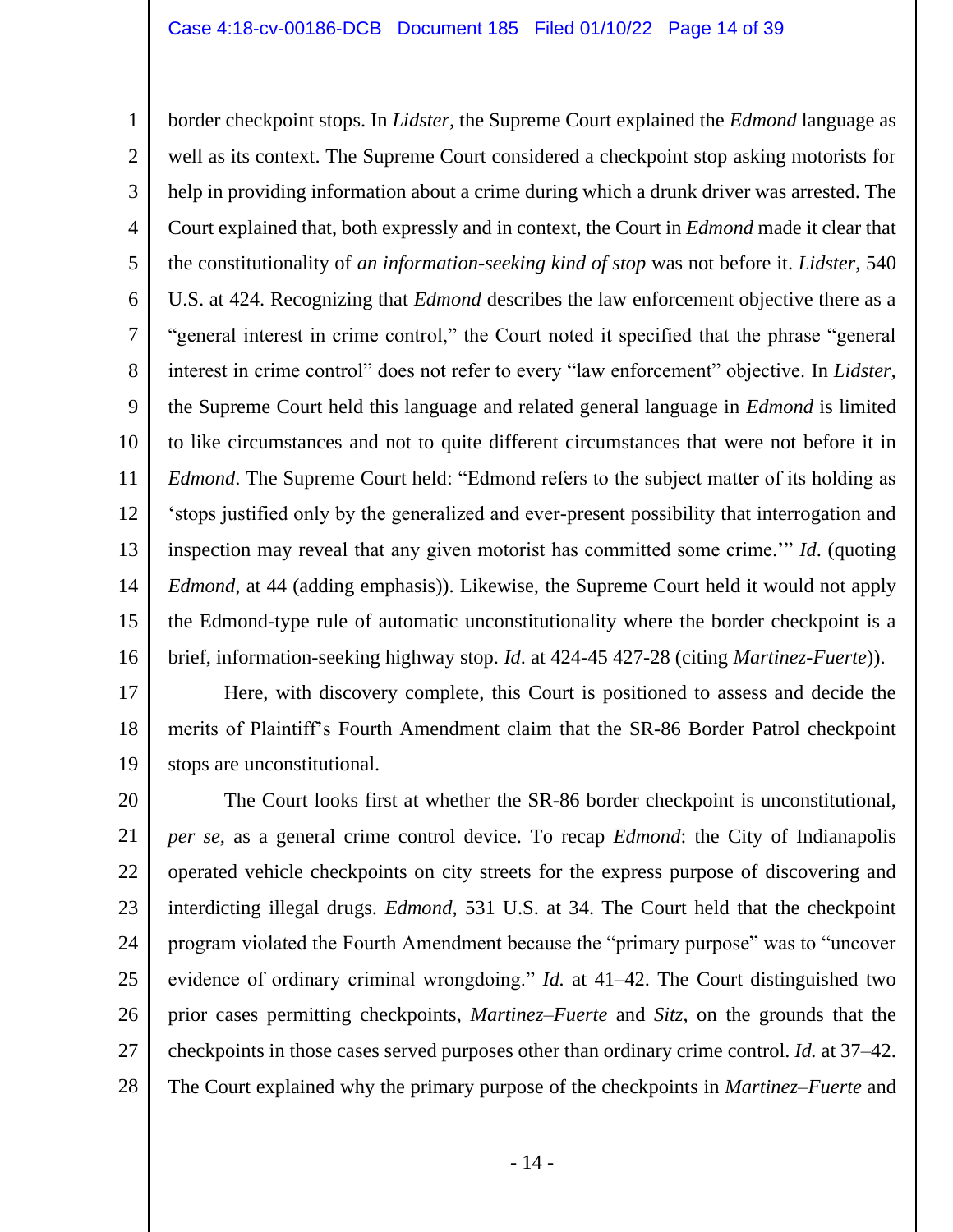*Sitz* were not about detecting ordinary criminal wrongdoing. The Court acknowledged that "[s]ecuring the border and apprehending drunk drivers are, of course, law enforcement activities, and law enforcement officers employ arrests and criminal prosecutions in pursuit of these goals." *Edmond,* 531 U.S. at 42. However, the checkpoint program in *Sitz* "was clearly aimed at reducing the immediate hazard posed by the presence of drunk drivers on the highways, and there was an obvious connection between the imperative of highway safety and the law enforcement practice at issue." *Id*. at 39. As for *Martinez–Fuerte*, the objective was to "intercept illegal aliens" and "to serve purposes closely related to the problems of policing the border[.]" *Id*. at 37, 41.

10 11 12 13 14 15 16 17 18 19 The Court in *Edmond* recognized that duality of purpose should not trigger a *per se* constitutional violation. Such an overly broad application of the "primary purpose" analysis from *Edmond* would sweep away the recognized *per se* constitutional Fourth Amendment checkpoint exceptions, especially if they prove successful in accomplishing their purposes of reducing illegal immigration or getting drunk drivers to stop driving. Therefore, the Court rejects a "primary purpose" analysis for border checkpoints based on simple mathematical calculations of arrests or events with a tipping point ratio set somewhere between immigration or other general law enforcement, including drug smuggling. It would make no sense to hinge Fourth Amendment protections on swings in criminal activities that shift in response to effective law enforcement strategies.

20 21 22 23 24 25 26 27 The "primary purpose" analysis for border checkpoints looks at "whether the policies, programs, directives and incentives put in place by the government, or any customs and practices that have developed with the government's tacit approval, have turned the checkpoint into a general law enforcement checkpoint**."** *Supra.* at 13 (quoting *Soyland,* 3 F.3d at 1319). The Court defines "general law enforcement purpose" as "stops justified only by the generalized and ever-present possibility that interrogation and inspection may reveal that any given motorist has committed some crime." *Supra.* at 14 (quoting *Lidster*, 540 U.S. at 424). Even *Edmond*, recognized police officers' ability to act

28

1

2

3

4

5

6

7

8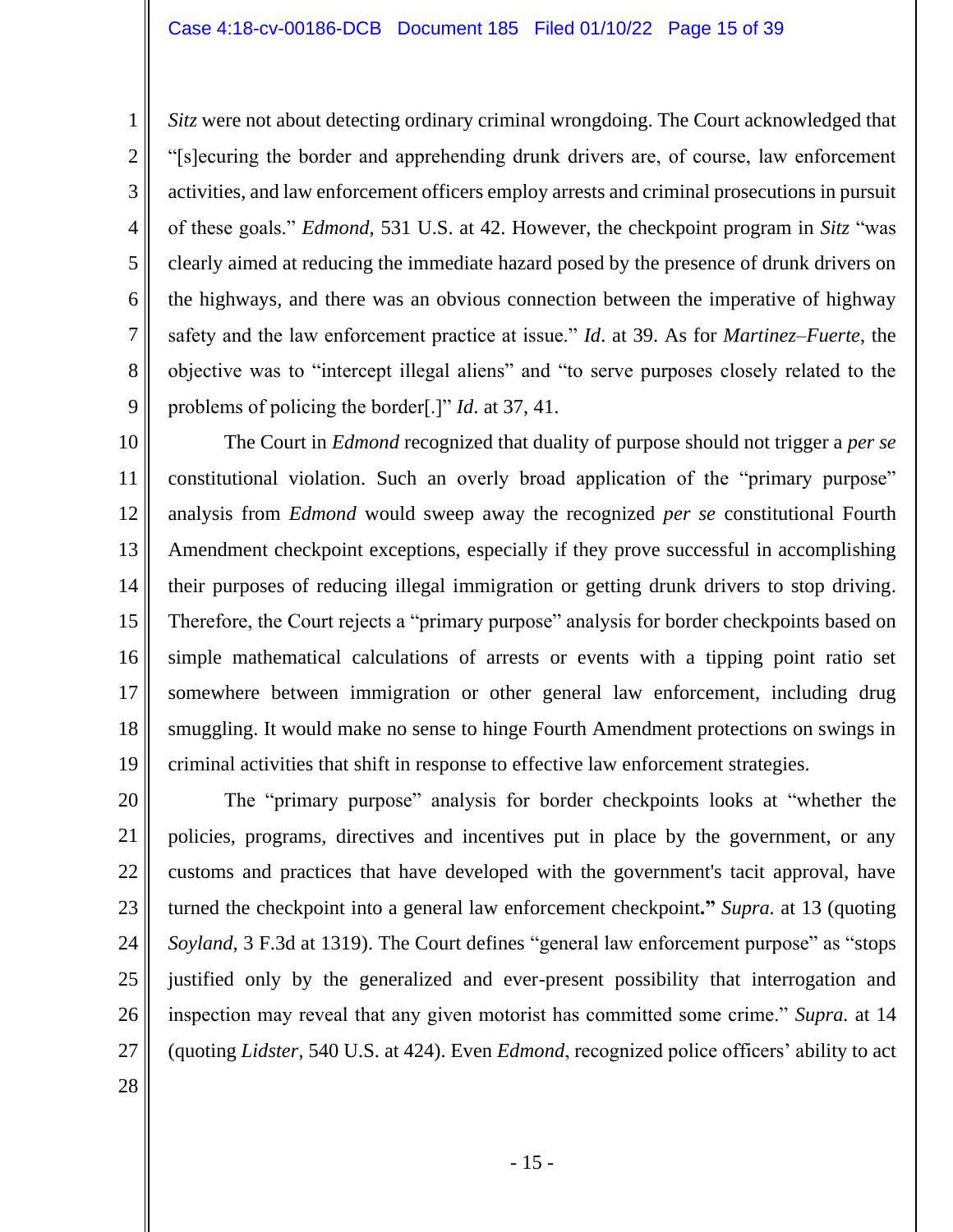appropriately upon information that they properly learn during a stop which is justified by such a lawful primary purpose.

2 3

1

## 2. Border Checkpoints for Crime Control are *per se* Unconstitutional

4 5 6 7 8 9 10 11 12 13 14 15 16 17 18 The Court considers the Plaintiff's argument that over a period of four years (2016- 2020) arrests related to narcotics have exceeded those related to immigration. (P MPSJ (Doc. 104) at 14.) The Defendant asserts that there were more immigration (257) than narcotic (153) arrests. (Reply (Doc 181) at 2.) These statistics, presented by the Plaintiff, reflect that arrests and events at SR-86 checkpoint were fairly evenly split between immigration and narcotics. The Court basis this conclusion on the arrest data provided by the Plaintiff from 2016 through 2020, which reflects total immigration-related arrests of 257 and total narcotic-related arrests of 153, but because some narcotic arrests are also immigration related and there are also other arrests that are not immigration related, the Court considers that these totals reflect 257 immigration related arrests and 284 nonimmigration related arrests. *See* (P MPSJ, SOF (Doc. 105) ¶ 10; (P MPSJ, SOF, Ex. 4: Stats at 1-4 (Doc. 106-4)). The statistics construed in favor of the Plaintiff reflect approximately a 50/50 split between 257 immigration related arrests, including those related to narcotics, and 284 other nonimmigration related arrests. *See also* (P MPSJ (Doc. 104) at 14 (estimating across four years an average of just 47%).

19 20 21 22 23 24 25 26 27 28 There is no case law suggesting that narcotic smuggling between Mexico and the United States is not a legitimate border security issue. The SR-86 checkpoint was opened in 2008, for the purpose of securing "the Nation's borders against terrorists, smugglers of weapons of terror, other contraband, and illegal aliens." (Fed. DMSJ, SOF (Doc. 141), Ex. I: US BP 2003 Memorandum at 1). "The primary purpose of a checkpoint is to restrict the routes of egress from the border area and thereby create deterrence to the initial illegal entry." *Id*. at 2*.* In 2003, the Defendant identified its primary objective as being "to inspect vehicular traffic for illegal aliens. *Id.* It is undisputed that the Defendant requires its agents to have reasonable suspicion for any detention that is not related to immigration, including drug smuggling offenses.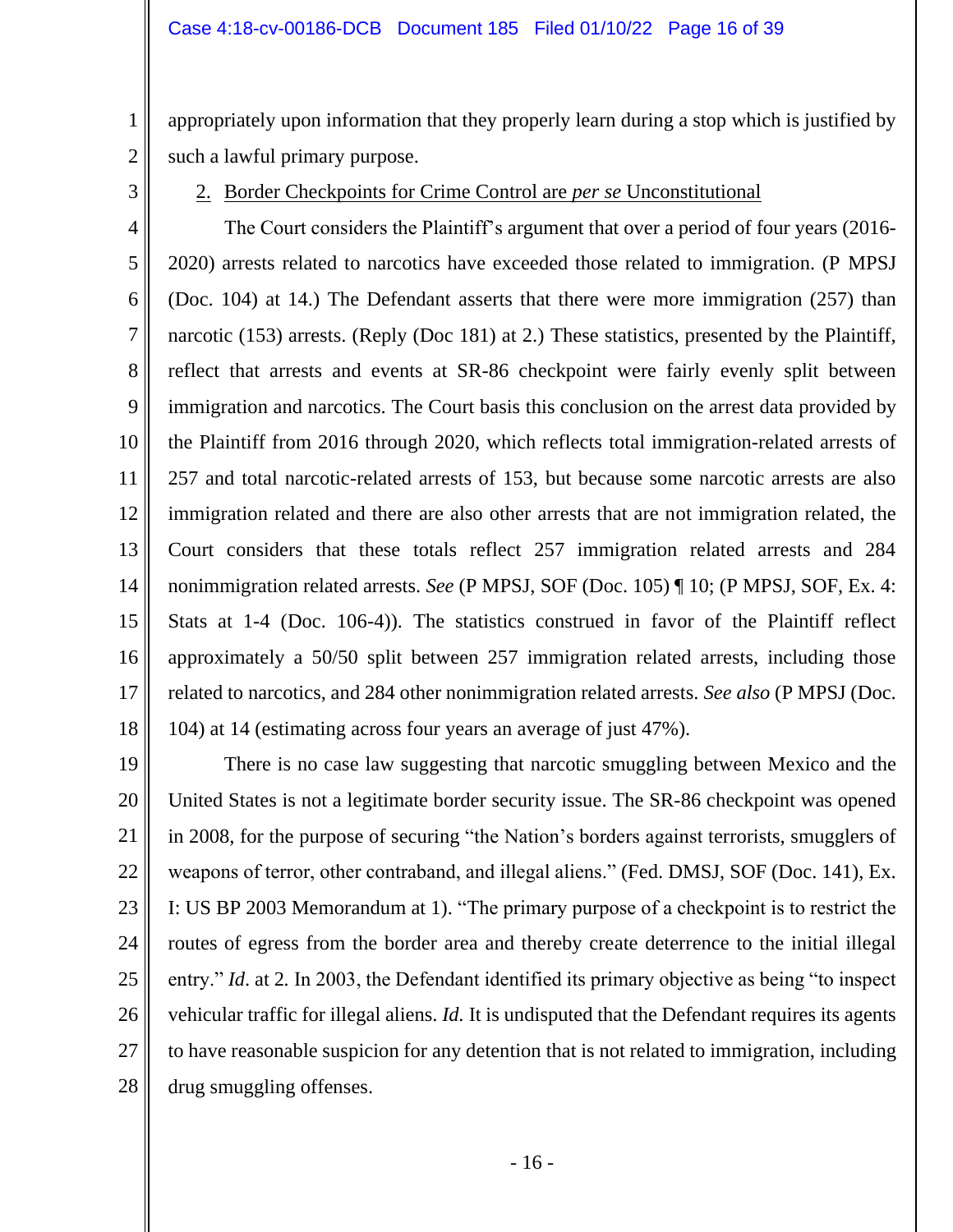1 2 3 4 5 6 7 8 9 10 11 12 13 14 15 16 17 18 19 The Fifth Circuit has determined, post-*Edmund*, that a checkpoint with a primary immigration purpose was constitutional "regardless of whether or not it could also be said to have a secondary programmatic purpose of drug interdiction." *United States v. Moreno-Vargas*, 315 F.3d 489, 491 (5th Cir. 2002). While this case does not provide precedential value, it does constitute persuasive authority. This Fifth Circuit case is not contrary to the law in this Circuit, which has upheld a suspicionless referral to secondary based on *Martinez-Fuerte*, where the primary stop, including a citizenship question, lead to a secondary referral whereat a canine sniff-search provided reasonable suspicion for a narcotic search. In *Barnett*, the court held the defendants failed to offer any affirmative evidence that the first agent's subjective purpose to refer defendants from primary to secondary inspection was drug-related, and therefore, it was not a pretext case. In the Ninth Circuit, in the absence of evidence of pretext, we need not reflect upon the applicability of *Martinez-Fuerte* to a secondary referral even if it appears that the referral is only (or even partially) drug related. No articulable suspicion was required. *United States v. Barnett*, 935 F.2d 178, 181-82 (9<sup>th</sup> Cir. 1991) (citing *United States v. Watson*, 678 F.2d 765, 771 (9th Cir. 1982) (assuming administrative plan which led to the boarding of the [vessel] was motivated partly by suspicion of drug smuggling and finding stop and search had an independent administrative justification; stop and search did not exceed in scope what was permissible under that administrative justification).

20 21

22 23 24 25 The court in *Barnett* expressly noted that "[t]he lack of evidence supporting a referral to secondary inspection is precisely what *Martinez–Fuerte* authorized.<sup>4</sup> It would set that decision on its head to say that, while agents do not need articulable suspicion to refer for an immigration-related inquiry, they must offer articulable suspicion of immigration-related offenses to demonstrate that they are not referring for another purpose" to avoid a charge of pretext. *Barnett,* 935 F.3d at 181.

<sup>27</sup> 28 <sup>4</sup> In *Martinez-Fuerte*, the "point" agent visually screened the traffic as it was brought to almost a virtual stop, and allowed most motorists to proceed, with a small number of cases referred to secondary inspection area based on something suspicious about a particular car or it could also be without any articulable suspicion." *Martinez-Fuerte*, 428 U.S. at 546-547).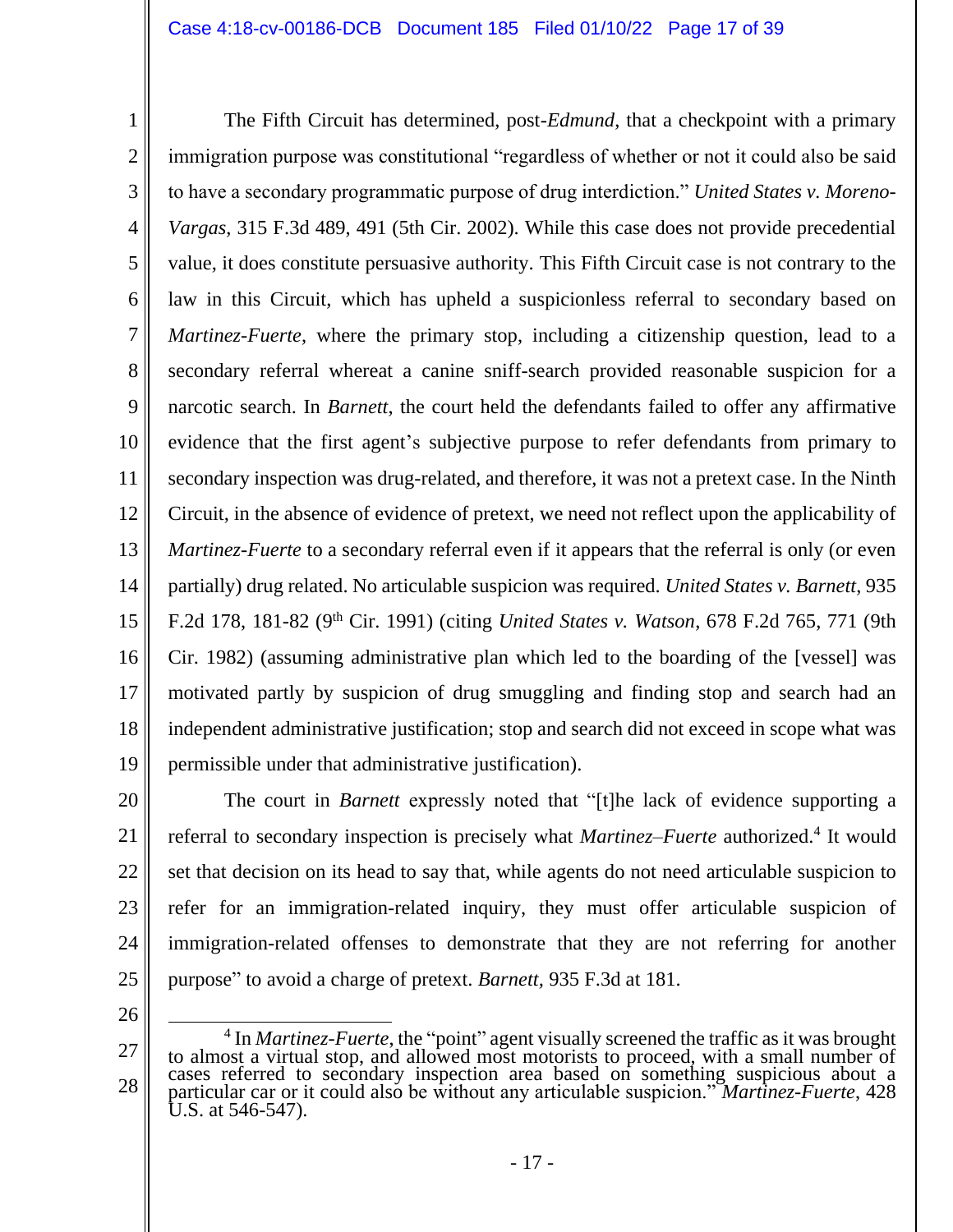1 2 3 4 5 6 7 8 9 10 11 12 13 14 15 16 In addition to the statistics, which the Plaintiff argues reflects the law enforcement purpose of the checkpoint, the Plaintiff argues Border Patrol now routinely employs law enforcement techniques at the SR-86 checkpoint, such as: dog sniffs, backscatter (X-ray), license-plate readers, active intelligence-gathering, and use of local law enforcement, including programs like Operation Stonegarden. Plaintiff challenges the suspisionless stops at the SR-86 checkpoint because 45 years have passed since the 1976 ruling in *Martinez-Fuerte.* During this time, the Immigration and Naturalization Service signed a memorandum of understanding with the Drug Enforcement Administration providing for cross-designation of Border Patrol agents with so-called Title 21 authority to enforce federal drug laws. Plaintiff asserts that after September 11, 2001, Border Patrol underwent significant change, including doubling its workforce and resources and expanding its use of intelligence techniques and investigative activities through collaboration with law enforcement agencies throughout the government. (P MPSJ (Doc. 104) at 6.) Plaintiff argues that the primary purpose of the border checkpoints, including SR-86 checkpoint, has changed too as evinced by the actual law enforcement operations occurring there and it now serves a general law enforcement purpose, not immigration.

17 18 19 20 21 22 23 24 25 26 27 The Federal Defendant admits to using canine dogs that are trained to detect both narcotics and concealed humans and Border Patrol agents are trained to look both for signs of immigration violations and indications of federal criminal activity of any kind. This duality does not undermine the primary immigration purpose of the SR-86 checkpoint. *See Edmond*, 531 U.S. at 45, n. 1 (holding use of a drug-sniffing dog does not annul what is otherwise plainly constitutional), *see also United States v. Place*, 462 U.S. 696, 707 (1983) (the investigative technique of a limited canine sniff by a well-trained narcotics detection dog is less intrusive than other investigative techniques). The Defendant recognizes the law and clarifies that he "has never said dog sniffs themselves violate the Fourth Amendment, [but] rather reflect what the agency is looking for when it stops vehicles, bearing directly on the primary purpose." (P Reply to MPSJ (Doc. 183) at 8.)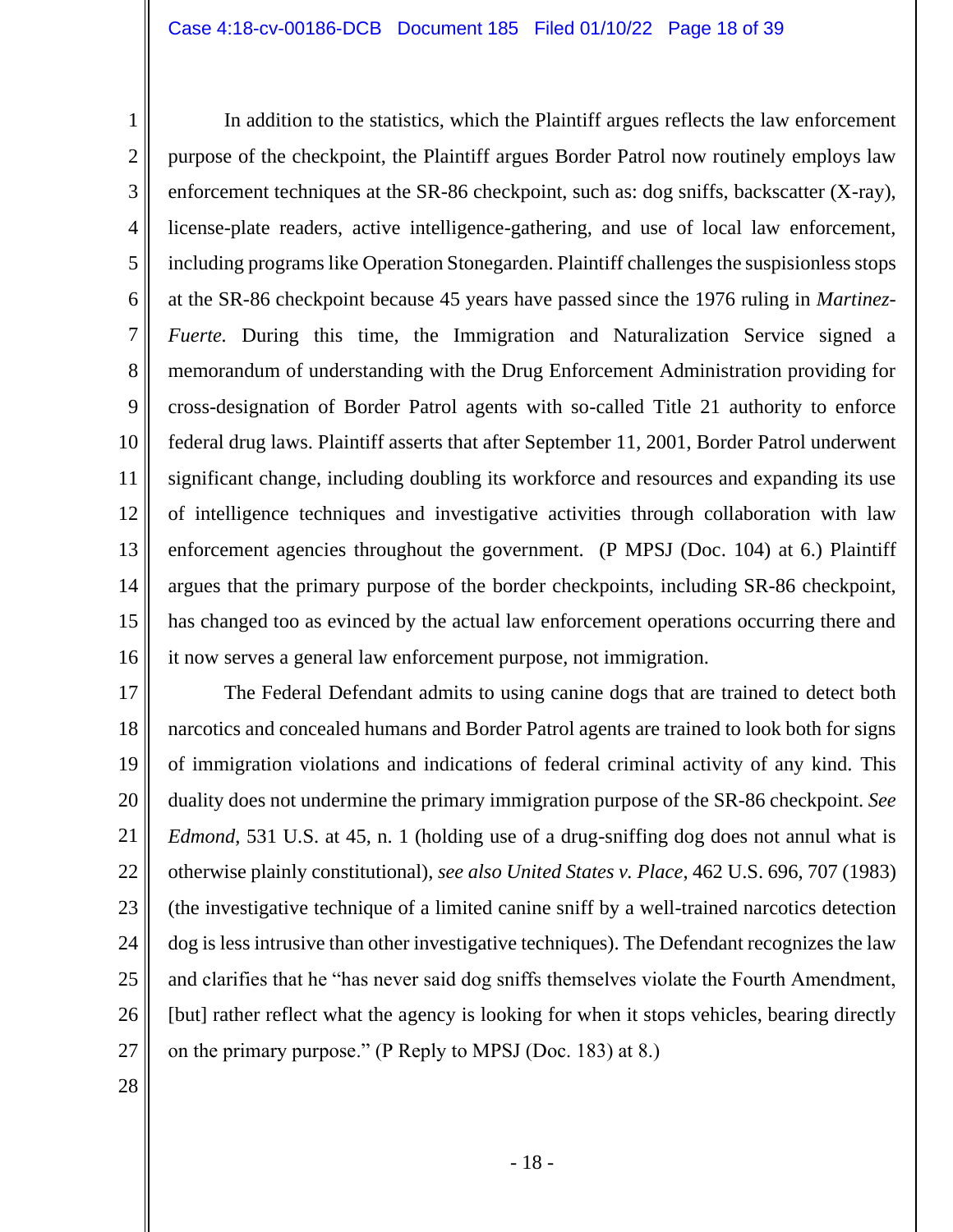6

7

8

9

10

11

1

While there was a time when Border Patrol piloted a program using license-plate readers, it no longer uses them. Currently, the DEA operates a license-plate reader near the checkpoint. The Court assumes it is strategically located to take advantage of slowing traffic passing through the checkpoint. Any license plate readings, either those now being collected by the DEA or those previously collected by Border Patrol during its pilot program, were not and are not used by agents at the checkpoint. Information gleaned from license-plate readers flows to general law enforcement activities, which may include joint task force activities and/or the general sharing of intelligence. *Id.* at 16. "License-plate readers do not implicate the Fourth Amendment because there is no reasonable expectation of privacy in one's license plate." *Id.* (citing *United States v. Diaz-Casteneda,* 494 F.3d 1146, 1151 (9<sup>th</sup> Cir. 2007)).

12 13 14 15 16 17 18 19 20 21 22 The Federal Defendant admits to sharing intelligence and joint task force activities between DEA and Border Patrol, but these activities have nothing to do with the checkpoint operations. There is no allegation that Plaintiff has been subject to any such sharing or taskforce activities. Likewise, the Federal Defendant admits that agents have access to law-enforcement data bases, but agents do not run criminal record checks during a suspicionless checkpoint stop. (Fed. Resp. P MPSJ (Doc. 172) at 6-7, 16-17.) The Plaintiff does not submit legal support for his assertion that using this data "as part of longer-term investigations is in some ways far worse than using it in the moment," and the Court finds none is needed to consider it as a factor in assessing the purpose of the checkpoints. (P Reply MPSJ (Doc. 183) at 10) (also arguing that search of a criminal data base goes beyond immigration purpose and reflects law enforcement purpose of checkpoint).

23 24 25 26 27 28 Finally, the Plaintiff challenges the Stonegarden Operation and other policy and practices by the Pima County Sheriff's Office and Border Patrol that allows county deputies to be stationed at the checkpoint. Plaintiff alleges that these officers are there solely for law enforcement purposes. The facts construed in Plaintiff's favor reflect Pima County deputies are readily available at the checkpoint and assist Border Patrol agents by assuming authority over nonimmigration incidents. On April 10, 2017, Deputy Roher, who

- 19 -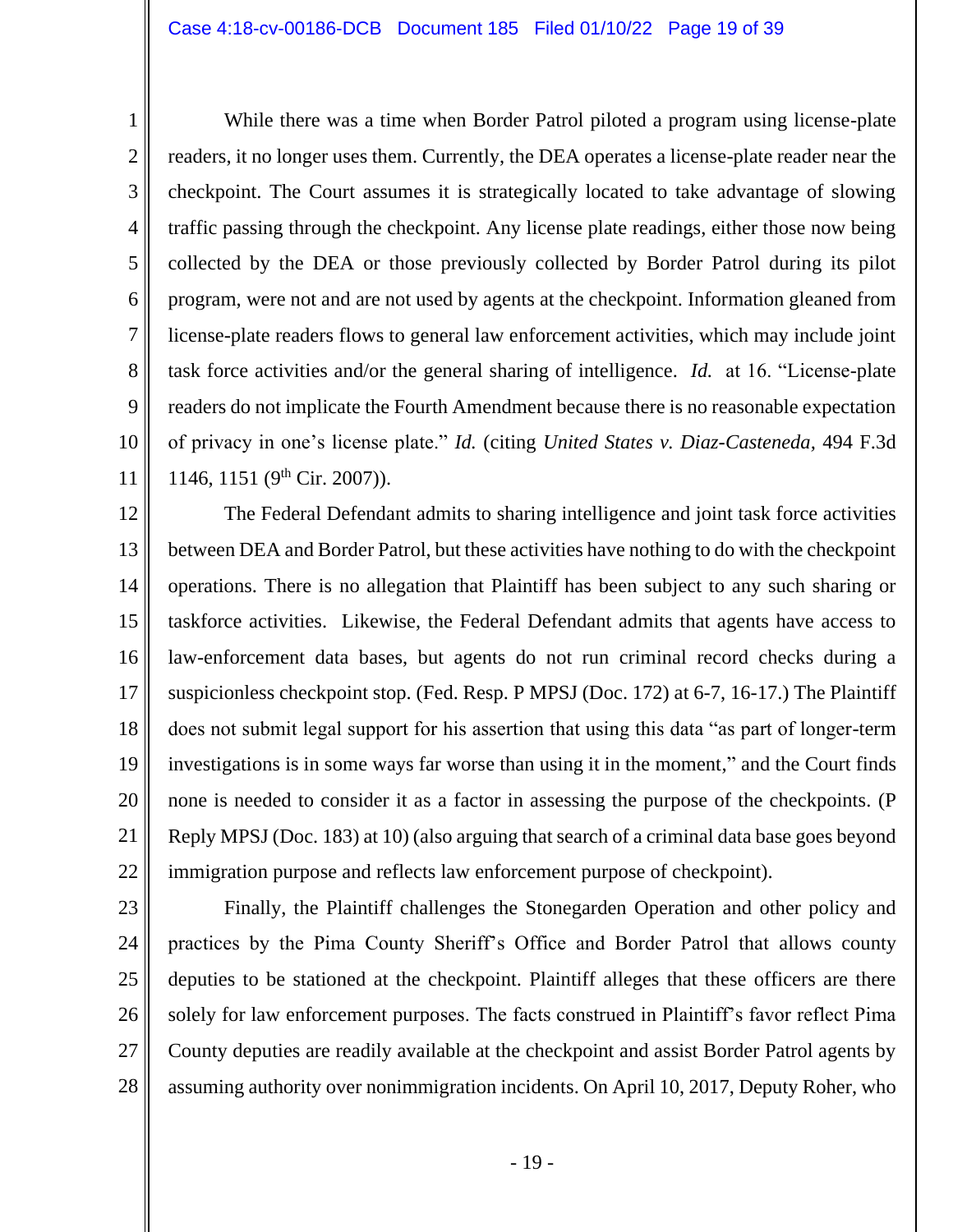was already at the checkpoint, came over to the primary inspection area when Plaintiff refused to comply with Agent Frye's directive to move his car to the secondary area. Deputy Roher instructed the Plaintiff to move to the secondary area because he was blocking the roadway, informed him he was violating state law, and ultimately detained and cited him for the violation.

6 7 8 9 10 11 12 13 The Plaintiff's argument is that these operational components at the SR-86 checkpoint are law enforcement techniques that are "broadly intrusive." (P MPSJ (Doc. 104) at 9.) "These techniques are much more reflective of a goal of seizing narcotics than of intercepting undocumented people." *Id.* at 15. The Court does not agree. These operational components reflect nothing more than the dual role played by Border Patrol, approved even in *Edmond,* that police officers have the ability to act appropriately upon information that they properly learn during a stop which is justified by a lawful primary purpose.

14 15 16 17 18 19 20 21 22 23 24 25 26 27 The Plaintiff's evidence reflects nothing more because he does not show these law enforcement techniques come into play during the suspicionless stops, either primary or secondary, except for techniques which detect both narcotics and human smuggling simultaneously. The Fourth Amendment does not prevent the use of canine-sniffs or backscatter (X-ray) because the techniques *might* reveal narcotic smuggling instead of human smuggling. A constitutionally legitimate search for one purpose is not corrupted by the potential or actual discovery of contraband which is not within the scope of the purpose of the search. It is the scope of the search which is limited by its purpose. For example, if officers conduct a warrantless search for weapons for the legitimate purpose of officer safety, the Fourth Amendment does not require officers to ignore a bag of cocaine they find during the search as long as the scope of the search which found the cocaine was limited to places where a weapon could be concealed. *See Arizona v. Gant*, 556 U.S. 332, 342 (2009) (describing ability to search a vehicle incident to an arrest as a Fourth Amendment exception which is justified by the twin rationales for officer safety or to

28

1

2

3

4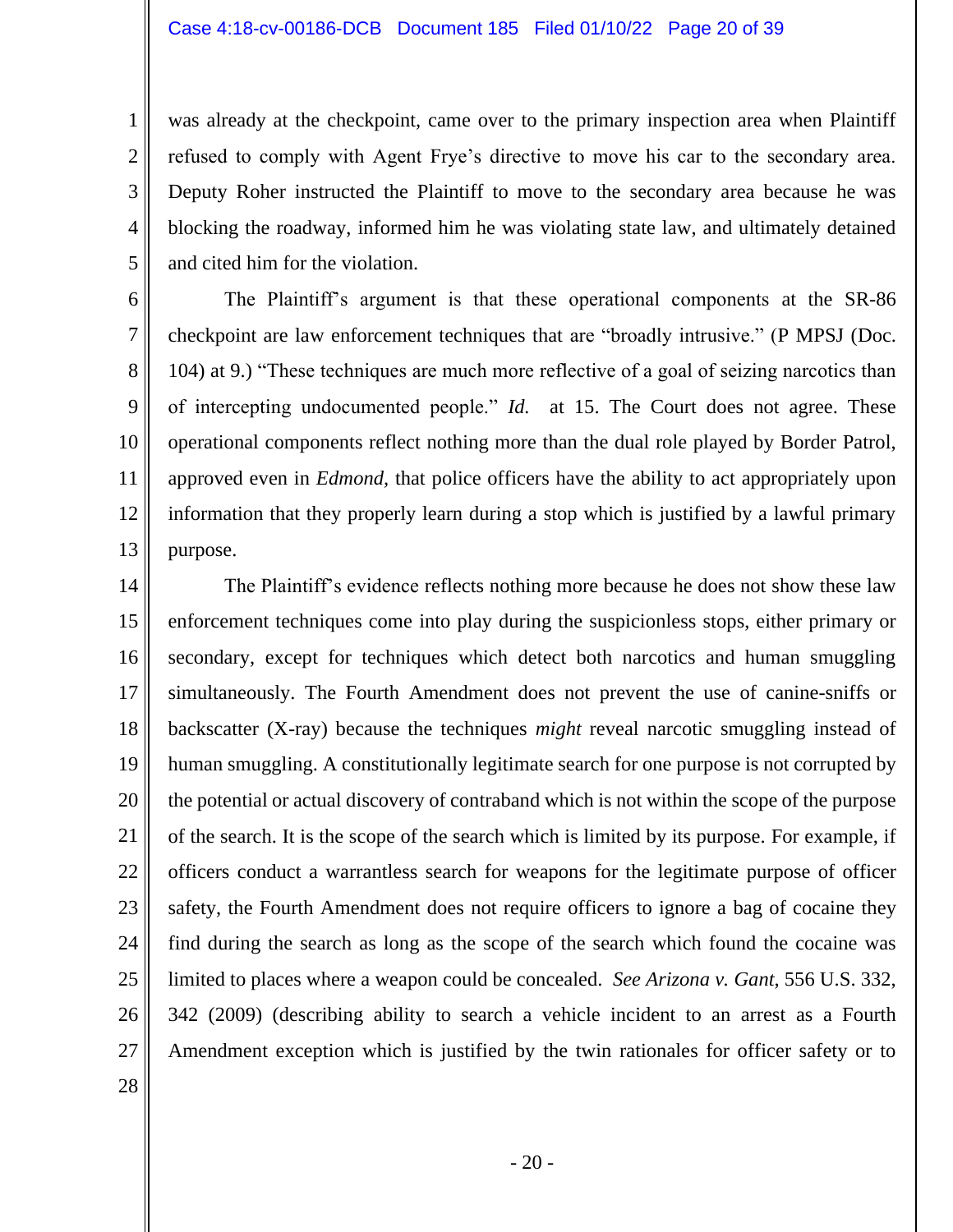prevent destruction of evidence and search of glove box as being limited by those purposes).

3

4

5

6

7

8

9

10

11

1

2

3. April 10, 2017: Probable Cause and Arrest for Blocking Traffic

On April 10, 2017, Agent Frye referred the Plaintiff straight off to secondary after asking him, "How you doing." (PC MSJ, SOF, Ex. B: 4/10/17 Arrest TR (Doc. 137-3) at 2 ln 17:13:13.) Instead of pulling over to the secondary area, the Plaintiff responded that he "did mind" pulling over. *Id.* at ln 17:13:27*.* The agent replied that he had not asked if the Plaintiff minded following the directive, he reissued the directive, and added, "Are you a United States citizen?" *Id.* at 17:13:33. The agent asked the Plaintiff, a third time and a fourth time to move to the secondary area, and the fourth time added: "You're blocking traffic here." *Id.* at 17:13:39. This back and forth took approximately 26 seconds.

12 13 14 15 16 17 Thereafter, an argument ensued. Agent Frye submitted the Plaintiff was blocking the roadway by refusing to move to the secondary area. Plaintiff argued that Agent Frye was blocking the roadway because he, Bressi, was prepared to move through the checkpoint but Agent Frye was not allowing him to do so. For approximately a minute, the Plaintiff argued that he should be allowed to pass through the checkpoint without answering the citizenship question.

18 19 20 21 22 23 24 25 26 27 Eventually, Pima County Sherriff Deputy Roher came over and he too, unsuccessfully, asked the Plaintiff to pull to the secondary area because he was blocking the roadway. Plaintiff refused to either answer the immigration question or to pull to the secondary area. Deputy Roher repeatedly asked the Plaintiff to pull to secondary because he was blocking traffic and warned him that he was subject to arrest for blocking traffic. *Id.* at 17:14:37-17:15:02. Deputy Roher informed the Plaintiff that he was detaining him for blocking the roadway and to pull to secondary. When the Plaintiff continued to argue, Deputy Roher said he could "go" and allowed the Plaintiff to proceed through the checkpoint. *Id.* at 17:15:37. Deputy Roher got in his patrol car, followed the Plaintiff just past the checkpoint, pulled him over, and detained him, including handcuffing him, for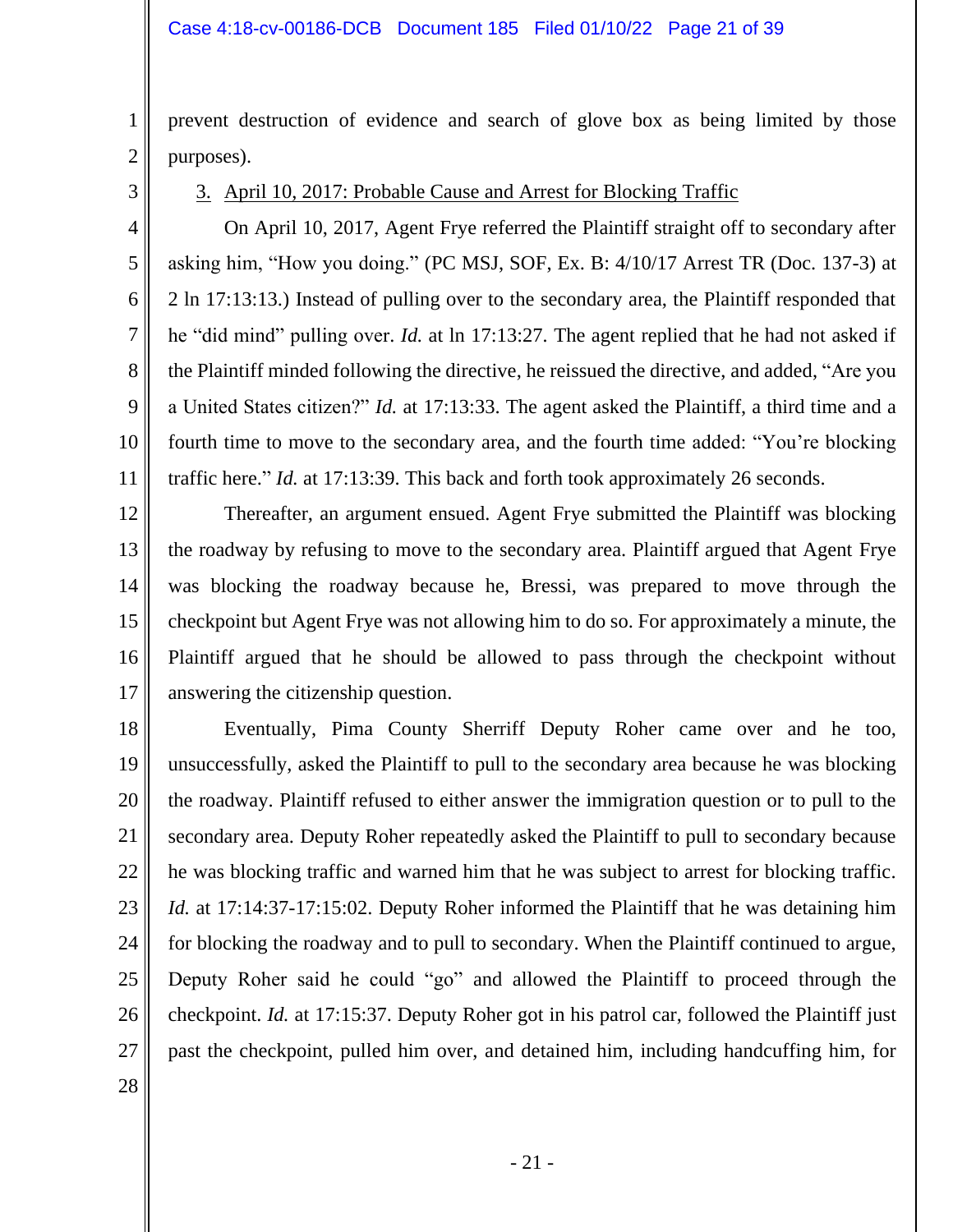blocking the roadway. Eventually, after much more argument, the Plaintiff agreed to accept a citation for blocking the roadway rather than be arrested.

2 3

1

4 5 6 7 8 9 10 11 12 13 14 15 Plaintiff continues the argument he made to Deputy Roher on April 10, 2017, that he was not obstructing traffic at the checkpoint because he would not be stopped there but for the refusal by Agent Frye to let him go through the checkpoint without answering the citizenship question. Plaintiff argues that Deputy Roher lacked probable cause to arrest him for obstructing traffic at the checkpoint because Deputy Roher knew that the Plaintiff was detained at the primary stop at the direction of Border Patrol. *Id.* at 5 (relying on past detentions and interrogations, including Pima County Deputy McMillan, for blocking roadway, with conclusion being there was no probable cause for arrest because Border Patrol stopped him, and he was not free to go). This argument fails because Deputy Roher knew that the Plaintiff had refused to move to the secondary area when asked to do so by Agent Frye, and more importantly, the Plaintiff also refused to move to the secondary area of the checkpoint after he was told, expressly by Deputy Roher, to move there because he was blocking the roadway.

16

17 18 19 20 21 22 23 24 25 A.R.S. § 13-2906(A)(1) provides: "A person commits obstructing a highway or other public thoroughfare if the person, alone or with other persons, does any of the following: (1) Having no legal privilege to do so, recklessly interferes with the passage of any highway or public thoroughfare by creating an unreasonable inconvenience or hazard." "Recklessly" means, with respect to a result or to a circumstance described by statute defining an offense, that a person is aware of and consciously disregards a substantial and unjustifiable risk that the result will occur or that the circumstance exists. The risk must be of such a nature and degree that disregard of such risk constitutes a gross deviation from the standard of conduct that a reasonable person would observe in the situation. A.R.S. §  $13-105(10)(c)$ .

26 27 28 Probable cause is defined in terms of facts and circumstances sufficient to warrant a reasonable officer to believe the suspect has been or is committing offense. *Sialoi v. City of San Diego*, 823 F.3d 1223, 1232 (9th Cir. 2016). Whether probable cause existed to

- 22 -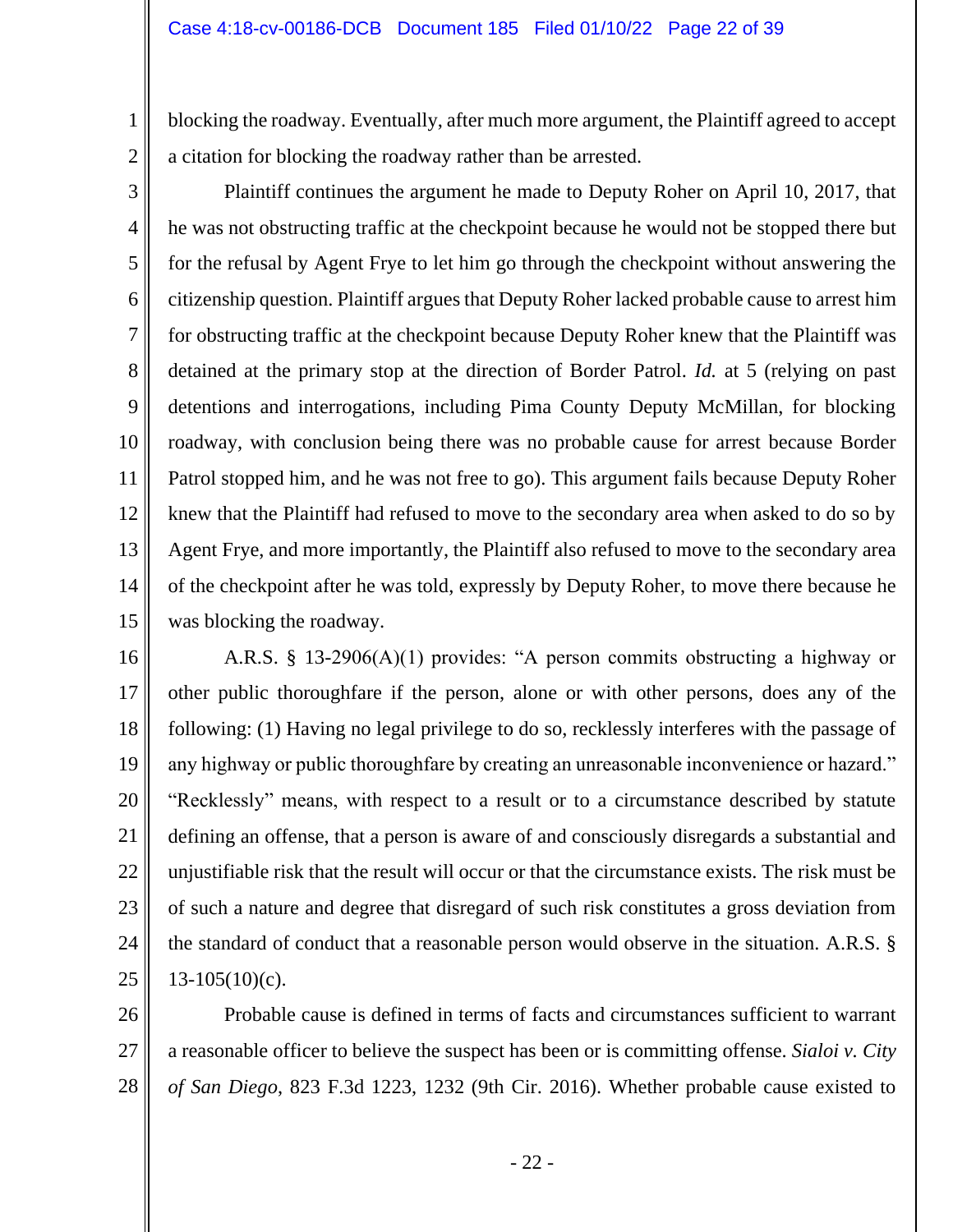2

3

4

5

6

7

8

justify a search or an arrest is "an essentially legal question" that should be determined by the Court. *Actup/Portland v. Bagley*, 988 F.2d 868, 873 (9th Cir. 1993).

The reasonable officer test is an objective assessment, with no inquiry to be made into Deputy Roher's state of mind; it does not matter if he had any intentions other than enforcing A.R.S. § 13-2906(A)(1). Accordingly, it is for the Court to determine whether a reasonable police officer knowing what officer Roher knew would have believed probable cause existed to detain the Plaintiff for blocking the roadway because he refused to comply with the directive to move to the secondary area.

9 10 11 12 13 14 15 16 17 In *Whren v. United States,* 517 U.S. 806 (1996), the Court rejected the argument that something more than probable cause should be considered to establish reasonableness under the Fourth Amendment for traffic code violations. The Plaintiffs suggested the Court should consider whether the officer's conduct deviated materially from usual police practices, so that a reasonable officer in the same circumstances would not have made the stop for the reasons given. Plaintiffs in *Whren* argued for this "objective test" because traffic code violations can be readily found by police and create a "temptation to use traffic stops as a means of investigating other law violations, as to which no probable cause or even articulable suspicion exists." *Id.* at 810.

18 19 20 21 22 23 24 25 26 27 28 The Supreme Court found the Plaintiffs' position was not just unsupported by the law, but contrary to legal precedent. The Supreme Court reported: Outside of the context of inventory or administrative inspection cases, "we have repeatedly held and asserted the contrary." *Id.* at 812-13 (citing *United States v. Villamonte–Marquez*, 462 U.S. 579, 584, n. 3 (1983) (finding otherwise valid warrantless boarding of a vessel not rendered invalid because U.S. Customs officers accompanied by state policeman and followed informant's tip that marijuana was on vessel; dismissed idea that an ulterior motive might serve to strip the agents of their legal justification); *United States v. Robinson*, 414 U.S. 218, 221, n. 1 (1973) (finding traffic-violation arrest not rendered invalid by the fact it was "a mere pretext for a narcotics search"); *Gustafson v. Florida*, 414 U.S. 260, 266 (1973) (valid search incident to arrest for driving automobile without operator's license, entitled officer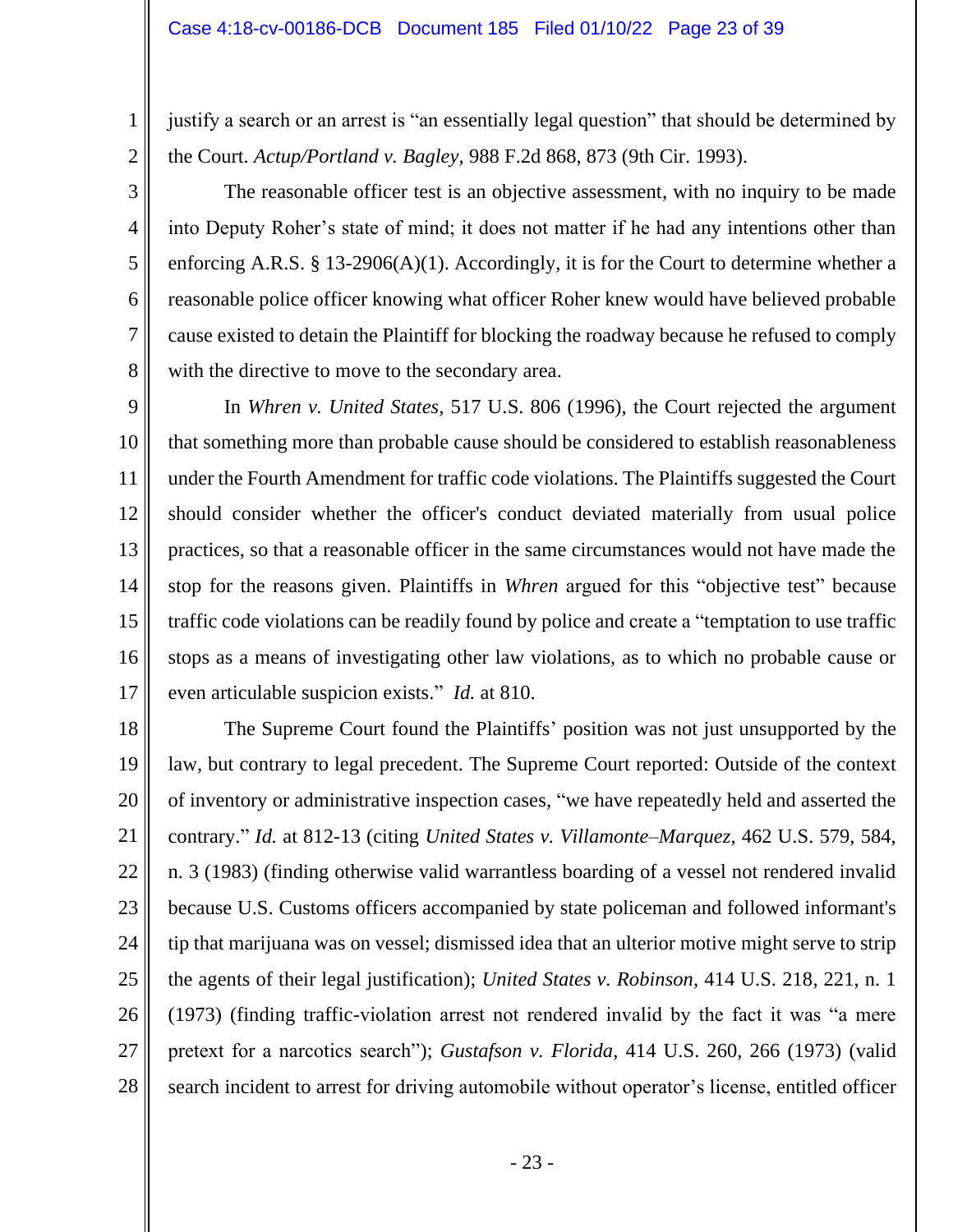#### Case 4:18-cv-00186-DCB Document 185 Filed 01/10/22 Page 24 of 39

1 2 3 4 5 6 7 8 9 10 11 to make full search of petitioner's person, and therefore it was ok to open box of cigarettes found in his pocket, which contained unlawful substance, even though officer had no subjective fear of the defendant or that a weapon was inside the cigarette box); *Scott v. United States*, 436 U.S. 128, 138 168 (1978) (rejecting contention that wiretap evidence was subject to exclusion because agents failed to comply with statutory requirement that unauthorized acquisitions be minimized because "[s]ubjective intent alone ... does not make otherwise lawful conduct illegal or unconstitutional"). Such precedent "foreclose[d] any argument that the constitutional reasonableness of traffic stops depends on the actual motivations of the individual officers involved." *Id.* at 813. In other words, a finding of probable cause forecloses any argument of pretext; where there is probable cause, the stop is reasonable under the Fourth Amendment.

12 13 14 15 The District Court in *Whren* found that the officers had probable cause to believe that petitioners had violated the traffic code. That rendered the stop reasonable under the Fourth Amendment, and the evidence thereby discovered admissible. The appellate court had affirmed the convictions. The Supreme Court did the same. *Id.* at 819.

16 17 18 19 20 21 22 23 This Court does the same and affirms the Pima County Defendants' assertion that there was probable cause for the Plaintiff's detention for blocking the roadway. He refused to move his car from the primary area to the secondary area of the checkpoint after being repeatedly directed to move. He did not have any constitutional right to pass through the primary lane of the checkpoint because he is a United States citizen. He did not have a constitutional right to not move to the secondary area when asked to do so by Agent Frye or Deputy Roher. There was probable cause for Deputy Roher to detain the Plaintiff for blocking the roadway.

24

25 26 27 28 The Court could, but does not need to, rely on this objective standard to conclude that the Plaintiff's refusal to answer the citizenship question gave Agent Frye reasonable suspicion to believe that an immigration offense was being committed. *See* (FedD Reply (Doc. 4-6) (citing cases finding reasonable suspicion created when a driver refuses to answer questions about his or her citizenship). Plaintiff's claim that under the First

- 24 -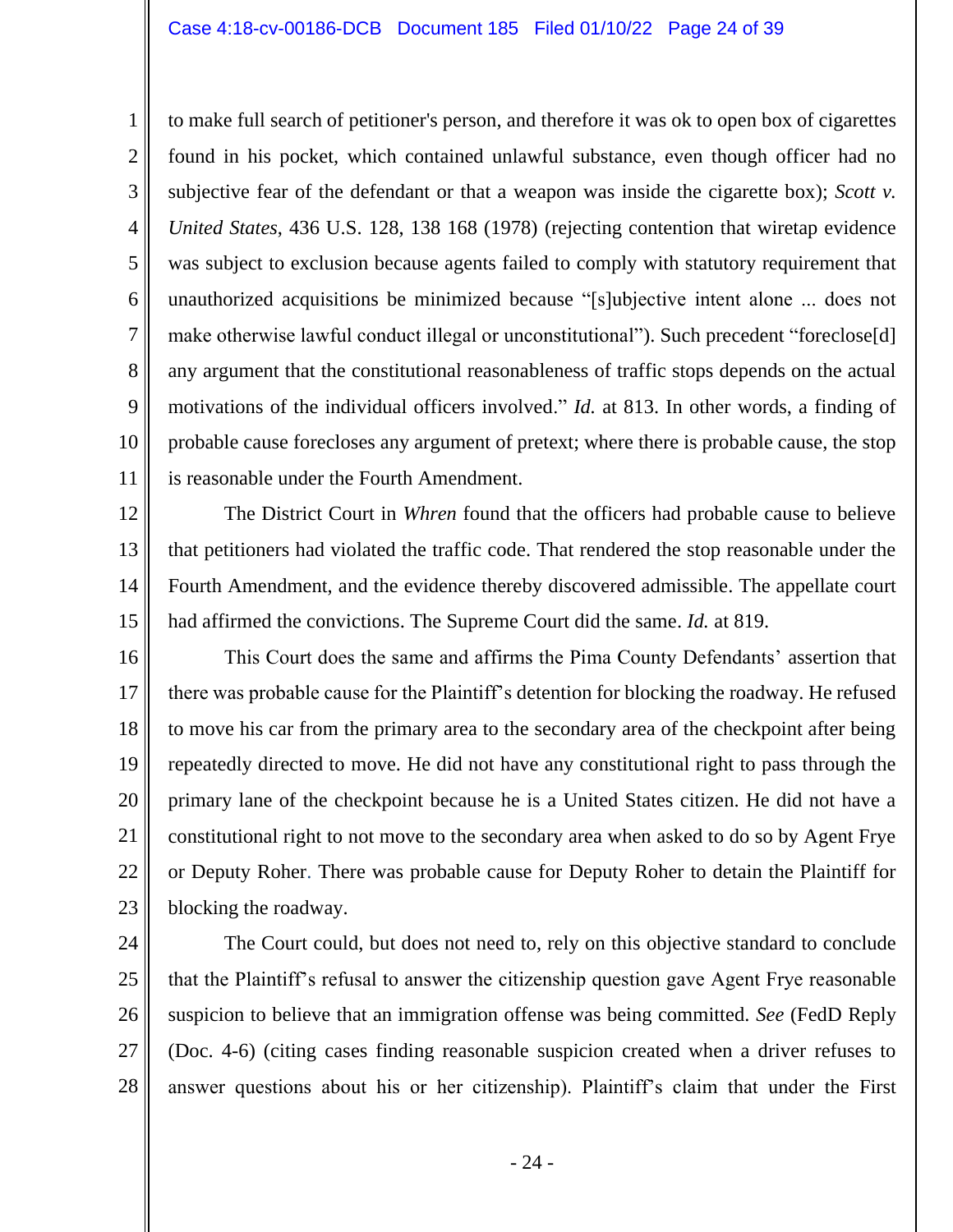Amendment he had a right to not answer the citizenship question fails for another reason. This is simply not a free speech case. Here, Border Patrol limits the primary stop to a few seconds to ask the citizenship question, and thereafter based on some or mere suspicion related to citizenship, a referral to the secondary area for further investigation. *Supra* at 5 (citing P MPSJ SOF: Traffic Check Operations 11/2017 (Doc. 132-5) at 14).

6 7 8 9 10 11 12 13 14 15 16 17 18 It is undisputed that in in every instance, the Plaintiff refused to comply with directives to move to the secondary area when he refused to answer the citizenship question during the primary stop.<sup>5</sup> "A deliberate decision to disobey a lawful police order is not speech." (FedD MSJ (Doc. 146) at 19 (citing *Yount v. Los Angeles,* 655 F.3d 1156, 1170  $(9<sup>th</sup> Cir. 2011)$  (refusing officer's lawful directive is not speech). Additionally, in every instance,<sup>6</sup> reasonable suspicion existed to refer the Plaintiff to the secondary area for blocking traffic by obstructing the roadway in the primary area. *See* (P MPSJ, Deputy BP Agent in Charge of Tucson Station Operations Terran TR (Doc. 132-1) at 78-84 (explaining primary and secondary operations, including need to keep traffic moving). Because the Plaintiff never moved to the secondary area, there is no way to know whether any First Amendment rights would or would not be violated for refusing to answer the citizenship question. The answer to that question depends on the circumstances of whatever transpires, there, which in this case never happened.

19 20 21 22 23 The Court having concluded that Plaintiff's detention on April 10, 2017, for blocking the roadway was based on probable cause, the claims against the Pima County Defendants, including Deputy Roher, fail. The related false imprisonment claims brought under the Federal Tort Claims Act (FTCA) against the Federal Defendants, including Agent Frye, fail as well; these claims also involve criminal law enforcement decisions

24

1

2

3

4

5

25

<sup>&</sup>lt;sup>5</sup> There is no allegation that the Plaintiff has ever been referred to secondary for suspicion of smuggling drugs or humans.

<sup>27</sup> 28 <sup>6</sup> The Court considers below the reasonableness of the primary stop conducted on April 10, 2017, in the one instance when Agent Frye straight out referred the Plaintiff to the secondary area before the Plaintiff refused to answer the citizenship question and, arguably, without some suspicion regarding his citizenship.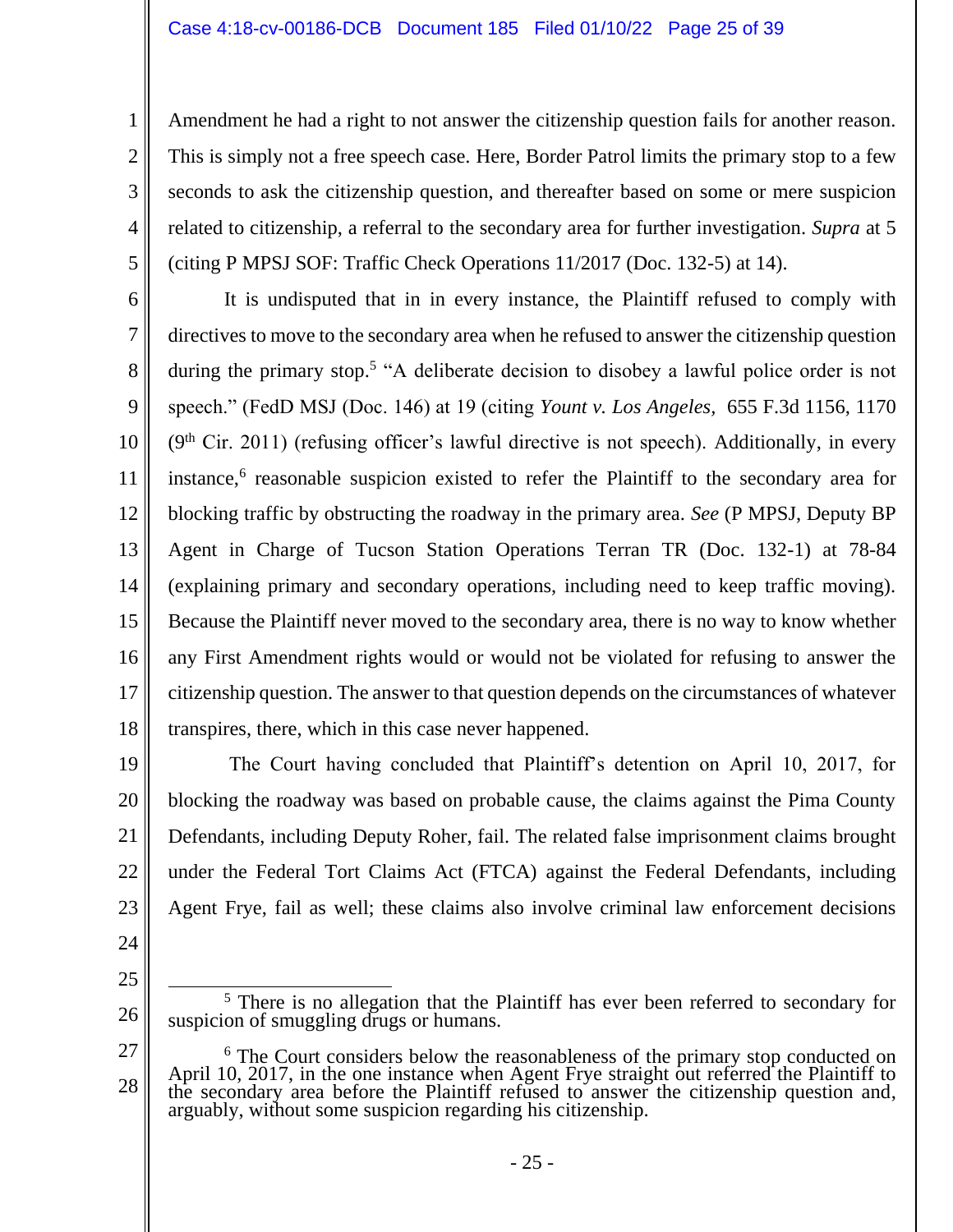which are discretionary in nature and barred by the discretionary-function exception to the waiver of sovereign immunity granted under the FTCA.

4. SR-86 Border Patrol Checkpoint's Purpose

It remains for the Court to determine whether the presence of Pima County Sheriffs at the checkpoint, as alleged by the Plaintiff, in combination with other law enforcement techniques being used there, have changed the purpose of the checkpoint from immigration to law enforcement.

8 9 10 11 12 13 14 As alleged by the Plaintiff, the Pima County Sheriffs take their direction for any activities at the checkpoint from the federal Border Patrol agents, and Border Patrol agents make the suspicionless stops, which are short, lasting long enough to ask only about citizenship. It is undisputed that all general criminal enforcement undertakings, including drug related actions, are based on reasonable suspicion. As noted above, even *Edmond*, recognized police officers' ability to act appropriately upon information that they properly learn during a stop which is justified by such a lawful primary purpose.

15 16 17 18 19 20 The strategic placement of Pima County Sheriffs or DEA agents where traffic is slowing down to pass through the checkpoint may assist officers in discerning whether reasonable suspicion exists related to any criminal conduct, including detention and/or arrest for drug or other nonimmigration offenses, but such observations and the use of license plate readers are less intrusive than a canine search, which has passed the Fourth Amendment sniff test for border checkpoints. *Supra.* at 18.

21 22 23 24 25 26 27 The "purpose" inquiry is made at the programmatic level and does not probe the mind of the individual officers acting at the scene, *Edmond*, at 47, unless there is some affirmative evidence that the point agent, Agent Frye, harbored a subjective purpose to orchestrate referrals to secondary inspection for drug-related offenses, *Barnett*, 935 F.2d at 181-82. This is not argued here. There is no evidence that suspicionless secondary referrals are based on the "point" agent's subjective purpose to refer defendants for drug-related law enforcement purposes. This is not a pretext case. Instead, the Plaintiff argues that at the

28

1

2

3

4

5

6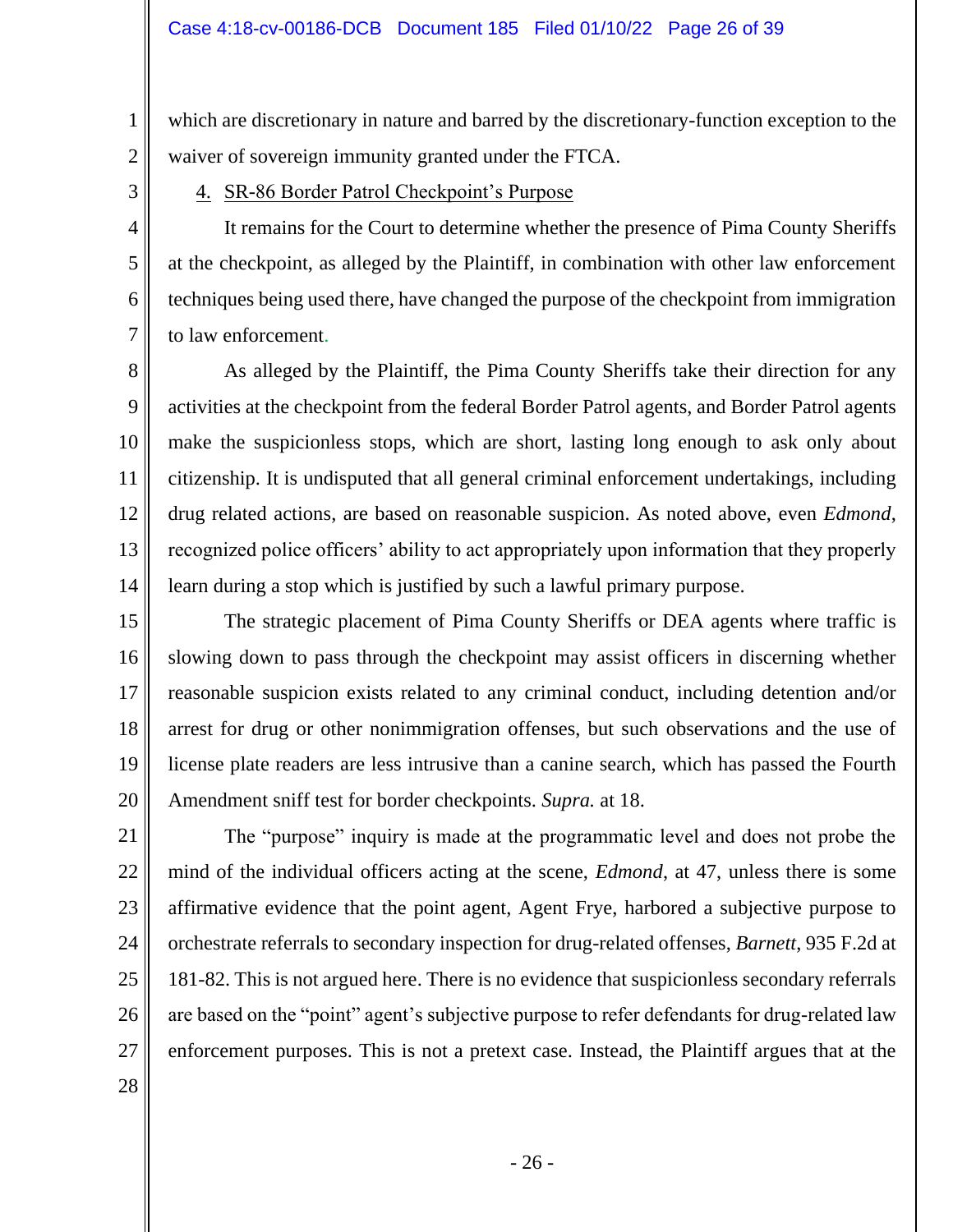programmatic level the immigration purpose is a pretext for effecting law enforcement at these checkpoints.

4 5 6 7 8 10 The Court rejects the notion that some mass transformation of purpose related to border checkpoints occurred since 1976 when the Court considered the Fourth Amendment question in *Martinez-Fuerte.* This Court relies on the statements of purpose reflected in government documents from 2003, 2006 and  $2016<sup>7</sup>$  which reflect that the purpose of the SR-86 checkpoint at these points in time was border security, including terrorism and both human and narcotic smuggling. In the context of border security, terrorism and smuggling are problems related to immigration to the extent they involve an illegal entry into this country, with the immigration purpose of the border checkpoints being to intercept those who illegally enter the country, including those who smuggle in contraband.

12 13 14 15 16 17 18 19 20 The primary stops at SR-86, including the April 10, 2017, stop of the Plaintiff, were within the scope of the checkpoint's immigration purpose. When Plaintiff refused to move to secondary, Agent Frye asked him his citizenship and again asked him to move to secondary because he was blocking the roadway. To the extent the secondary referral of the Plaintiff on April 10, 2017, was related to his refusal to answer the citizenship question, the secondary referral remained within the scope of the stop related to immigration. To the extent the secondary referral was because he was blocking the roadway after being instructed to move to secondary, it was based on reasonable suspicion that Plaintiff was violating a state law.

21 22 23 24 25 26 Looking at the facts of this case, as alleged by the Plaintiff, the Court has considered the policies, programs, directives and incentives put in place by the government for SR-86, and the customs and practices, as alleged by the Plaintiff, that have developed there with the government's tacit approval. The Court finds that the SR-86 border checkpoint has not been turned into a general law enforcement checkpoint because the suspicionless stops there are not "justified by a generalized, ever-present, possibility that interrogation and

27

1

2

3

9

<sup>28</sup>  $7$  September 11, 2001, Islamic extremist group al-Qaeda attacked the United States in New York City and Washington D.C., causing extensive death and destruction and triggering enormous United States response to combat terrorism.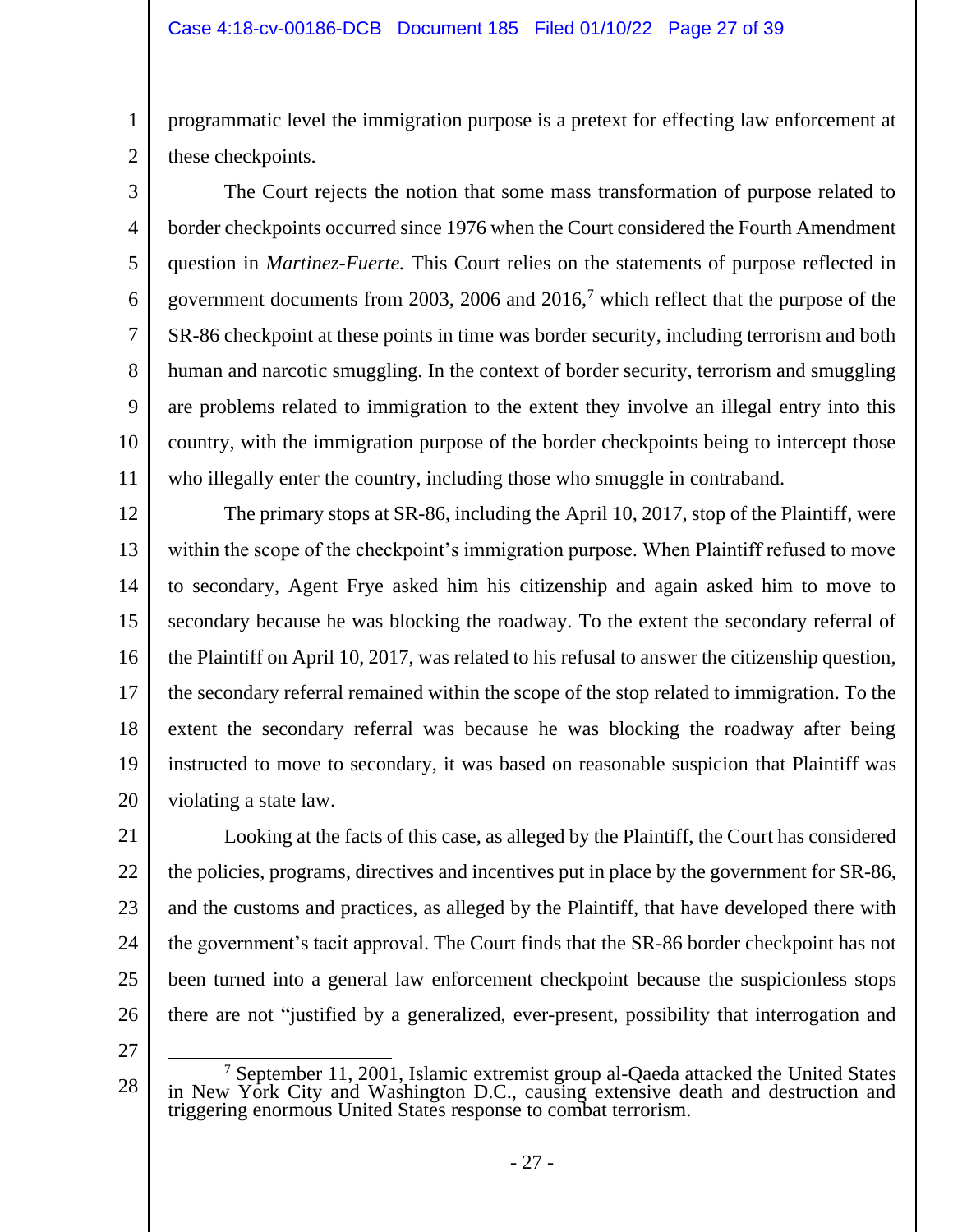4 5 6 7 inspection may reveal that any given motorist has committed some crime." *Supra.* at 14 (citing *Lidster*, 540 U.S. at 424). Singularly, and in combination, the alleged law enforcement techniques found at SR-86 do not extend the suspicionless stops at SR-86 beyond for the purpose of border security, with the primary purpose being immigration. The checkpoint is not *per se* unconstitutional. Accordingly, the Court turns to *Martinez-Fuerte* to determine its reasonableness on the basis of the individual circumstances of this case, and hence its constitutionality. *Lidster*, 540 U.S. at 426.

### D.

### Reasonableness of SR-86 Border Patrol Checkpoint

10 11 12 13 14 If the checkpoint is not *per se* invalid as a crime control device, then the Court assesses the checkpoints reasonableness under *Martinez–Fuerte* by considering "'the gravity of the public concerns served by the seizure, the degree to which the seizure advances the public interest, and the severity of the interference with individual liberty.'" *Fraire*, 575 F.3d at 932 (quoting *Illinois v. Lidster*, 540 U.S. 419, 427 (2004)).

15

1

2

3

8

9

## 1. Gravity of the Public Concern

16 17 18 19 20 21 22 23 24 25 26 27 "[T]he United States has a substantial interest in controlling the flow of illegal aliens [and] [c]arrying out a program of routine stops for brief questioning at permanent checkpoints that is effective in support of this interest." *United States v. Vasquez-Guerrero*, 554 F.2d 917, 919 (9th Cir. 1977) (citing *Martinez-Fuerte*, 428 U.S. at 556). It is not disputed that illegal immigration remains a serious public interest that has not lessened since the Supreme Court considered the question in *Martinez-Fuerte.* As the events of September 11, 2001, evinced, border security, including immigration, is now more important than ever. In *Edmond,* also a case considering border security checkpoints prior to September 11, the Court noted that it should not be read to affect the validity of border searches or searches in airports and government buildings, where there is a particularly acute special need for such measures to ensure public safety. *Edmond,* 531 U.S at 47. The Court does not need to determine whether border security is more important now than it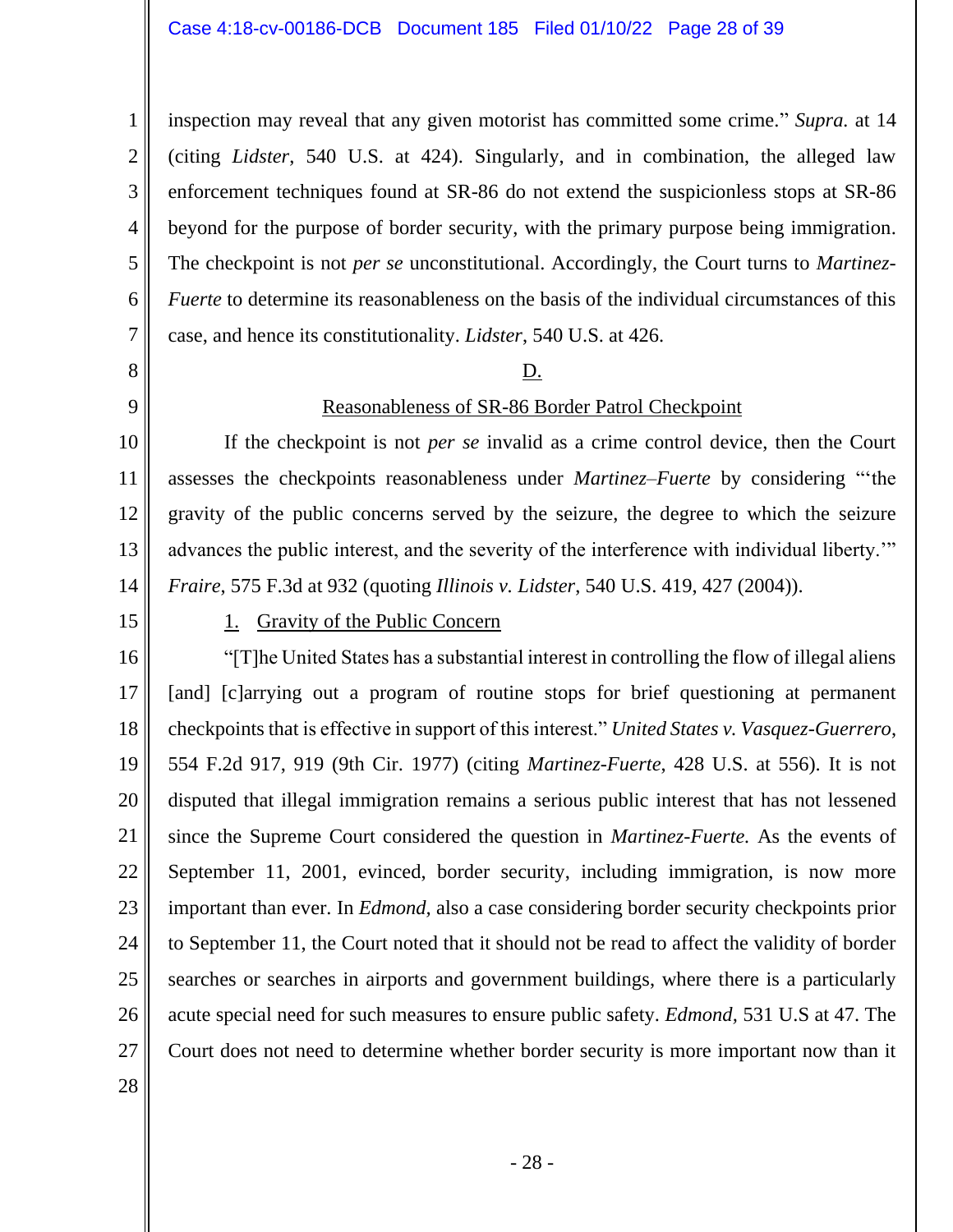was in 1976 because it is undisputed that curbing illegal immigration remains a paramount public interest.

3

4

5

6

1

2

# 2. Degree the Checkpoint Advances the Public Interest

The Plaintiff challenges the changed degree to which the stops advance the public interest of securing our borders, specifically he argues the checkpoints do not deter illegal immigration.

7 8 9 10 11 12 13 14 15 16 The Court rejects the Plaintiff's criticism of the location of the SR-86 checkpoint because it is not on a major highway leading away from the border. The Plaintiff argues that *Martinez-Fuerte* only recognized checkpoints located on major highways leading away from the border because such checkpoints would "force smugglers 'onto less efficient roads that are less heavily travelled, slowing their movement and making them more vulnerable to detection by roving patrols.'" (P MPSJ (Doc. 104) at 19-20 (quoting *Martinez-Fuerte*, at 557)). The Plaintiff argues that SR-86 is not a major highway but is instead a smaller roadway where roving patrols could operate to detect smuggling, and the low number of human smuggling apprehensions on SR-86 does not warrant the intrusiveness of the border checkpoint there. *Id.* at 20.

17 18 19 20 21 22 23 24 25 26 27 28 The Court does not agree that *Martinez-Fuerte* is limited by road type, but if such a distinction exists, it does not apply here. The SR-86 border checkpoint is located on the only east-west state route, intersecting with SR 85, approximately, 50 miles north of the Mexico border. (DSOF, Ex. 3: Teran Depo at 34 (Doc. 141-3) at 34). So located, the SR-86 checkpoint intercepts traffic coming north from the border-crossing at Lukeville on SR-85 that turns off to travel east to Tucson. The Plaintiff ignores the fact that the SR-86 checkpoint is also strategically located to capture traffic crossing the approximately 63 miles of international border between Mexico and the Tohono O'odham Nation. *See* (D Resp. to P MPSJ (Doc. 175) at 4; Controverting SOF (Doc. 162) ¶ 9.) This area is porous and vulnerable to border crime, including illegal immigration crossings involving or not involving smuggled contraband. *Id.* The SR-86 checkpoint is the only checkpoint between the Tohono O'odham reservation and metro Tucson. *Id*. ¶ 10. Geographically, "[w]ithout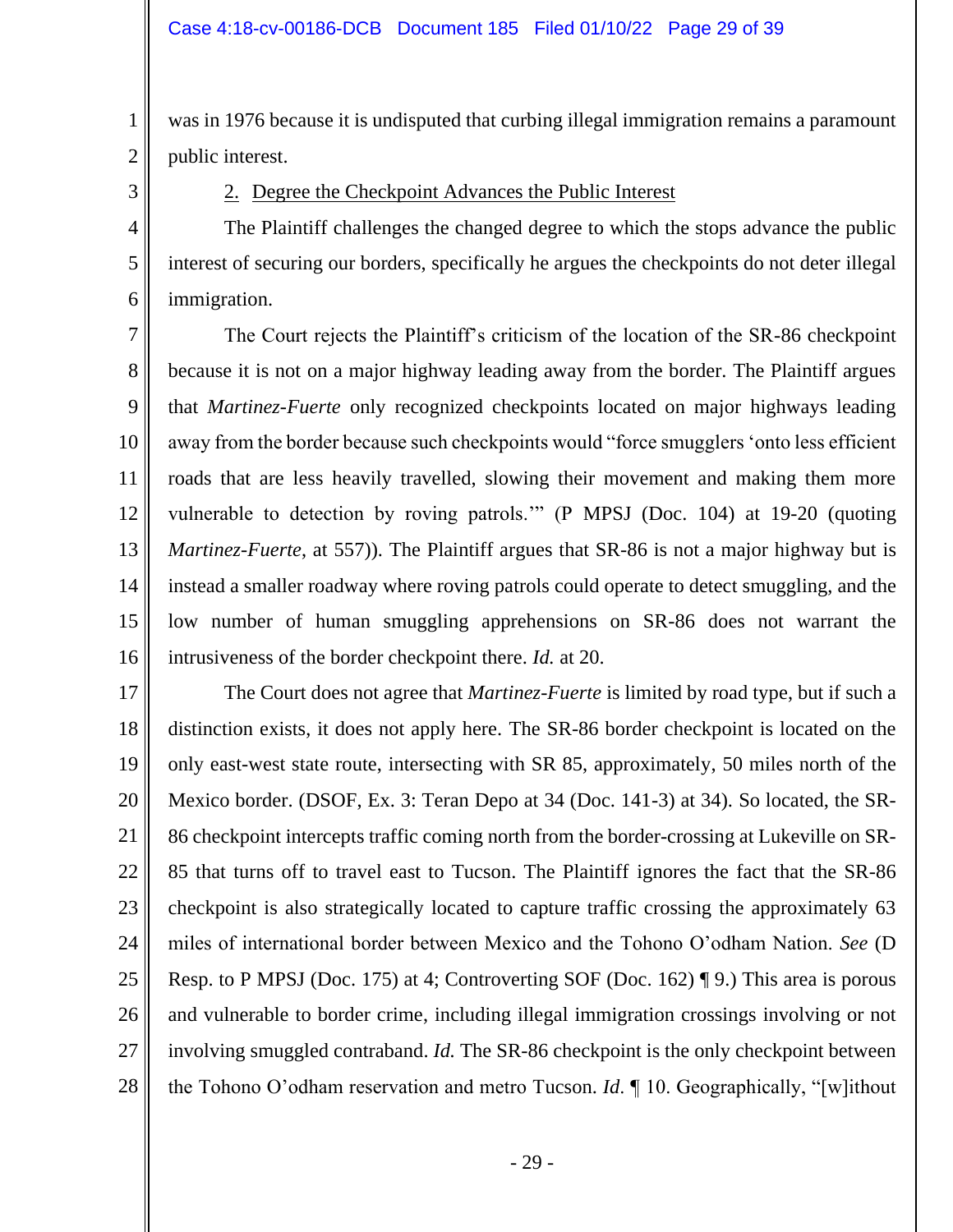#### Case 4:18-cv-00186-DCB Document 185 Filed 01/10/22 Page 30 of 39

the checkpoint, anyone who crosses the border illegally within the Tohono O'odham reservation would be able to get into a vehicle close to the border and drive on an unobstructed path to Tucson, and from Tucson, anywhere in the United States." *Id.*

4 5 6 7 8 9 10 11 12 13 14 15 16 17 18 19 20 21 22 The Plaintiff produces arrest statistics for the SR-86 border checkpoint, which he argues reflect it is more successful at intercepting drug smuggling than human smuggling. The Court in *Fraire*, however, concluded that "the degree to which the seizure advances" the public interest" does not need to be supported by empirical data demonstrating effectiveness. *Fraire*, 575 F.3d at 933-34; *see also supra.* at 15 (describing as illogical, hinging Fourth Amendment rights on crime statistics). Instead, the Court in *Fraire* relied on common sense: "We have previously observed that in certain cases effectiveness may be measured 'by the relationship of the checkpoint to its objective, rather than by any measureable results, or by any results period.'" *Id.* (quoting *Faulkner*, 450 F.3d at 473). Here too, common sense reflects a close relationship between the checkpoint's border security objective and its location on SR-86. The checkpoints in Southern Arizona force smugglers to walk further north into the United States, giving Border Patrol a better chance to detect them before they get into vehicles. (DMSJ (Doc. 146) at 3); (SOF (Doc. 141) ¶ 20.) If any of the three checkpoints within the southwestern Tucson region were removed, illegal entrants, including smugglers, would have unobstructed routes to Arizona's metro areas. Especially, removing the SR-86 checkpoint would leave an unobstructed route from the border to the Tucson metro area. Here, common sense reflects the SR-86 border checkpoint is a reasonably efficient tool to prevent illegal immigration, including intercepting human smuggling.

23

1

2

3

24 25 The checkpoint's location and the primary objective of the stop as reflected by questioning related to citizenship reflects a close connection and rational relationship between the checkpoint and border security, especially immigration.

26

3. Severity of Interference with Individual Liberty

27 28 The third consideration is "'the severity of the interference with individual liberty.'" *Faire,* 575 F.3d at 934 (citing *Lidster*, 540 U.S. at 427 (quoting *Brown v. Texas*, 443 U.S.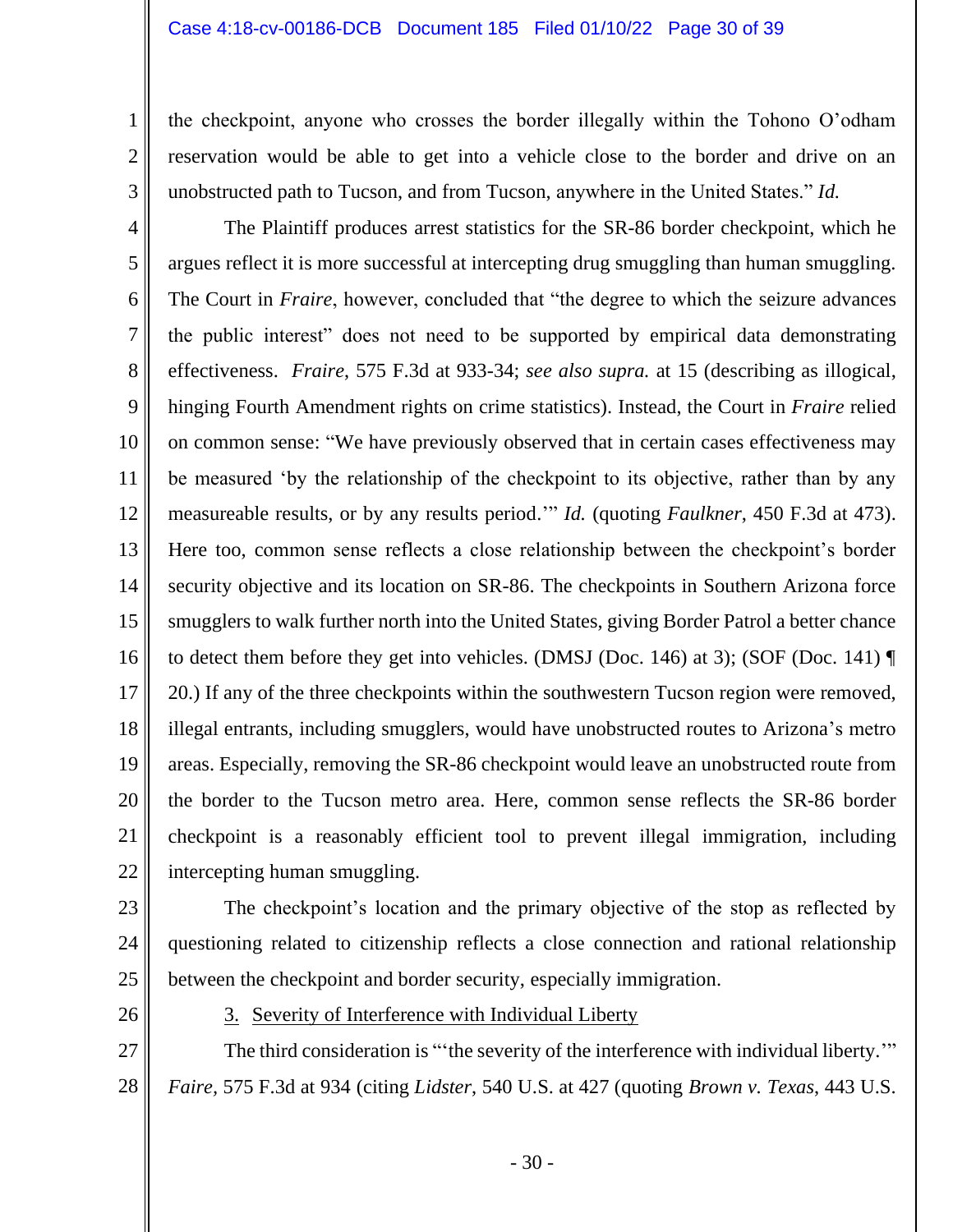2

3

4

5

6

7

8

9

10

11

12

13

47, 51 (1979)). The Court gauges this factor "by the objective intrusion, measured by the duration of the seizure and the intensity of the investigation, and by the subjective intrusion, measured by the fear and surprise engendered in law-abiding motorists by the nature of the stop." *Id.* (citing *Faulkner,* 450 F.3d at 472–73)*.*

The objective intrusion here is no greater than that approved by the Court in *Martinez-Fuerte.* The contact between drivers and agents is designed to last only a few seconds for the citizenship question(s) to be asked and answered, unless there is a referral to the secondary area. There is no suggestion that drivers wait long periods of time at the checkpoint; the undisputed evidence is that any delay in the short ask and answer agenda being conducted during the primary stop results in a referral to the secondary area of the checkpoint. There is no allegation of delay related to the secondary stops being conducted at the checkpoint. In short, the suspicionless stop at SR-86 border checkpoint falls squarely within the limited time constraints set out in *Martinez-Fuerte.*

14 15 16 17 18 19 20 21 22 There is no allegation that the canine sniff prolongs the stop, and the evidence and law is to the contrary. The personal radiation detectors are simply worn by the Border Patrol agent and have no effect on any citizen unless it detects radioactive material. The backscatter (X-ray) device is only used in secondary, if there is reasonable suspicion to believe that a vehicle has a hidden compartment being used to smuggle humans or drugs. The remainder of the alleged intrusive criminal investigative measures, like the license plate readers or criminal record checks, are not related to and have no impact on the suspicionless border-checkpoint stops, which are limited in scope to the stop and brief questioning related to citizenship.

23 24 25 26 27 28 There is no evidence related to any secondary-stop conducted by Border Patrol because Plaintiff in every instance refused to comply with secondary referrals. The Plaintiff produced video records for approximately 555 checkpoint incidents. Only one reflected a referral to the secondary area and compliance with the directive to pull over, which was given to him by a Pima County Sheriff's deputy. In that instance, on March 29, 2013, the Plaintiff pulled through the checkpoint without authorization from agents, who were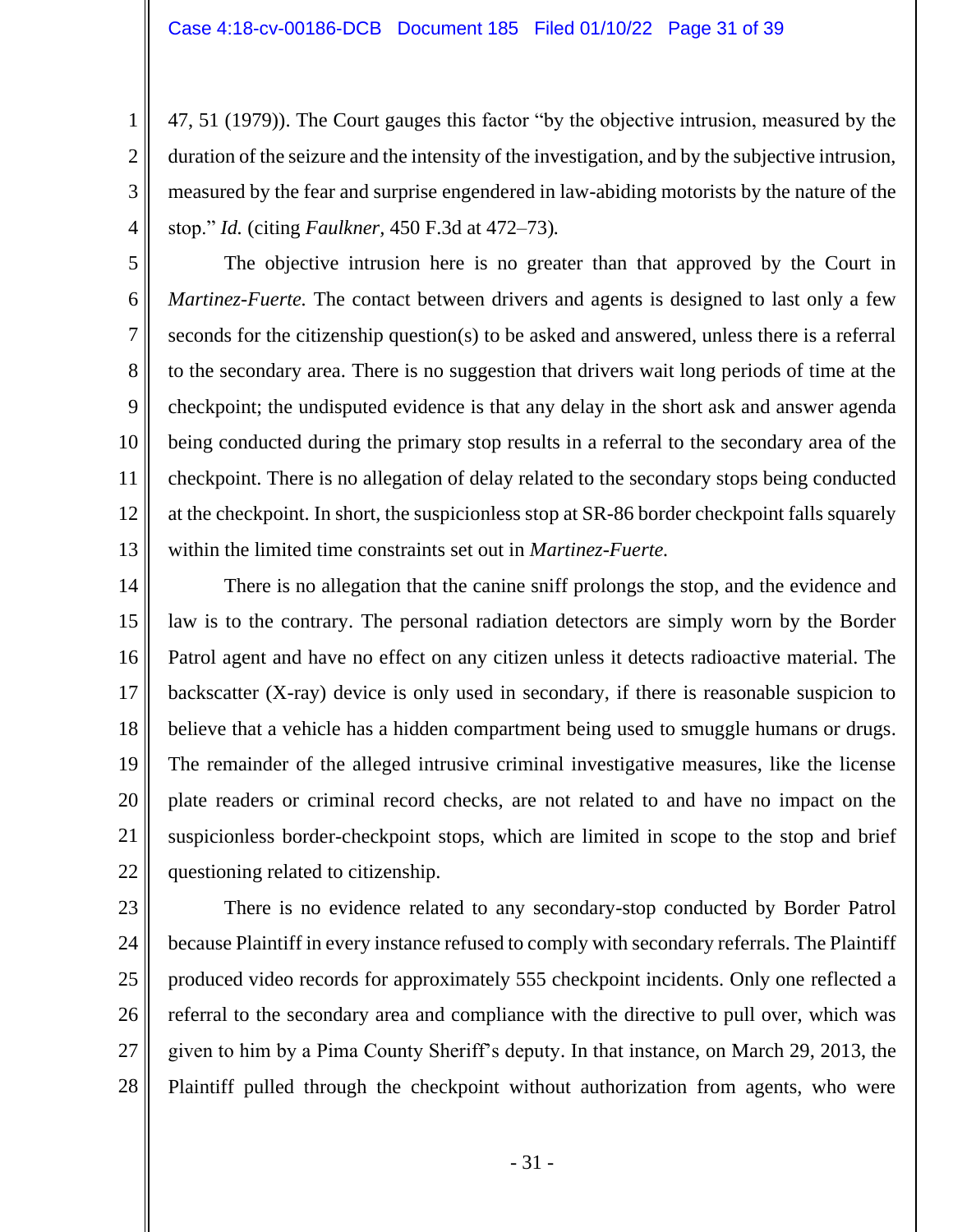arguably antagonizing<sup>8</sup> him by video recording him. It is impossible to hear whether they asked his citizenship because he had his window rolled up and was blaring his horn. Agents had him back-up and asked him to pull over because he was blocking the roadway. He refused until a Pima County Sherriff took over, directed him to pull over, detained him, and cited him for blocking the roadway. (Fed. MSJ (Doc. 146) at 6, 19) (reflecting 18 out of 555 incidents where Plaintiff identified agents as intending to detain him until he answered the citizenship question); Fed. MSJ, SOF (Doc.141) ¶ 63, Ex. N: Video, 3/29/2013 (Bates #0222)). It is undisputed that in every instance when the Plaintiff is referred to the secondary area, he refuses and, thereby, blocks the roadway and prevents traffic from moving through the primary area of the checkpoint.

11 12 13 14 15 16 17 18 19 20 21 Plaintiff argues that it is Border Patrol policy to detain the driver until the citizenship question is answered, which is supported in part by the record that reflects agents will not authorize him to pass through the checkpoint when he refuses to answer the citizenship question, and they instead refer him to the secondary inspection area. There is also evidence that more recently, he is often waived through. (Fed. Reply Re: MSJ (Doc. 181) at 7.) Neither fact is dispositive because it is undisputed that when the Plaintiff refuses to answer the citizenship question "he never moves his car into the secondary inspection area when agents direct him over there." (Fed. MSJ (Doc. 146) at 6, SOF (Doc. 141)  $\P$  49 (citing Ex. D: Bressi Depo at 35:1-5 (Doc. 141-5) at 8.) Plaintiff ignores the fact that when he chooses to not comply with the directive to move over to the secondary area, he blocks the roadway in the primary area.

- 22 23 24 The Court must also consider the reasonableness of the primary stop conducted on April 10, 2017, when Agent Frye straight out referred the Plaintiff to the secondary area before asking a question about citizenship. Arguably,<sup>9</sup> Agent Frye knew the Plaintiff was
- 25

26

1

2

3

4

5

6

7

8

9

10

27 28  $9T$ o determine the constitutionality of the suspicionless stops at SR-86, the Court assumes as a matter of fact that Agent Frye and any other agent, who stopped the Plaintiff, knew the Plaintiff was a United States citizen. The Court makes this assumption, here, because the facts of this case are limited to determining the constitutionality of the

<sup>&</sup>lt;sup>8</sup>The Court rejects Plaintiff's retaliation claim because one or two instances out of approximately 555 encounters do not establish a constitutional violation which requires injunctive relief. *See* (Fed. Reply MSJ (Doc. 181) at 7).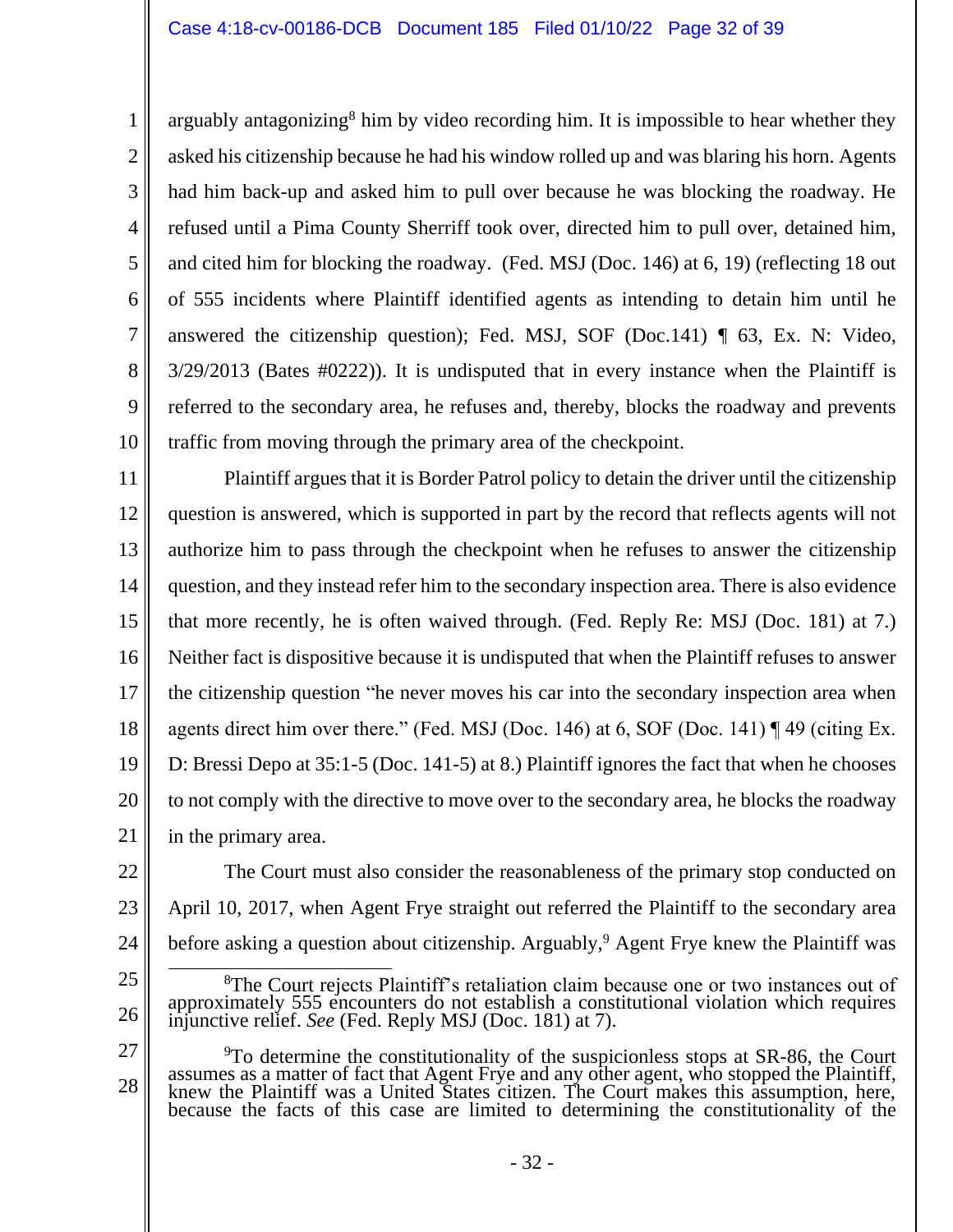1 2 3 4 5 6 7 8 9 10 11 12 13 14 15 16 17 a United States citizen and, therefore, the referral conflicted with Border Patrol procedures that secondary referrals for immigration purposes be based on some or mere suspicion of an immigration violation. *Supra* at 5, 24 (citing PMPSJ SOF: Traffic Check Operations 11/2017 (Doc. 132-5) at 14), *see also* (Fed. MSJ, SOF (Doc. 141), Ex. L: Memo 11/8/2012 Guidance on Noncompliant Mortorists at Checkpoints (explaining referral to secondary lasting approximately five to six minutes is generally reasonable "if agent has concerns about whether motorist or his passengers are legally present in the United States"). The referral on April 10, 2017, to secondary, however, falls squarely under *Martinez-Fuerte* as a constitutional stop for the purpose of conducting the suspicionless immigration stop. The secondary referral also falls squarely within the discretionary-function of a law enforcement officer to exercise his own judgment or choice during an investigation, which this Court finds includes the suspicionless immigration inspection. Accordingly, the discretionary-function exception to liability under the Federal Tort Claims Act applies. *See*  (Fed. MSJ (Doc. 140) at 21-23.) This investigatory discretion does not conflict with the nondiscretionary nature of the investigation, i.e., the stop and citizenship question; officer discretion exists over where to stop a driver, primary or secondary, and what questions to ask regarding citizenship. *See* (Fed. Reply MSJ (Doc. 181) at 8).

18 19 20 21 22 23 24 25 26 The Court finds minimal objective intrusion at the primary stops, including the April 10, 2017, stop, being conducted at the SR-86 border checkpoint, which were all designed to last only the few seconds it takes to ask and answer a citizenship question. Delay beyond these few seconds occurred because the Plaintiff refused to move to the secondary area when he chose to not answer the immigration question in the primary area. Contrary to Plaintiff's assertion, it is not unconstitutional for agents at a border checkpoint to conduct a suspicionless immigration stop, either in a primary or secondary area, including asking immigration related questions about citizenship. It does not matter whether the checkpoint agent knows the Plaintiff is a United States citizen. As noted above, the Ninth Circuit in

<sup>28</sup> suspicionless stop and brief citizenship question, which the Court finds are constitutional as a matter of law under *Martinez-Fuerte.* This would, however, be a material question of fact if the case involved a detention of the Plaintiff beyond the scope of this limited stop.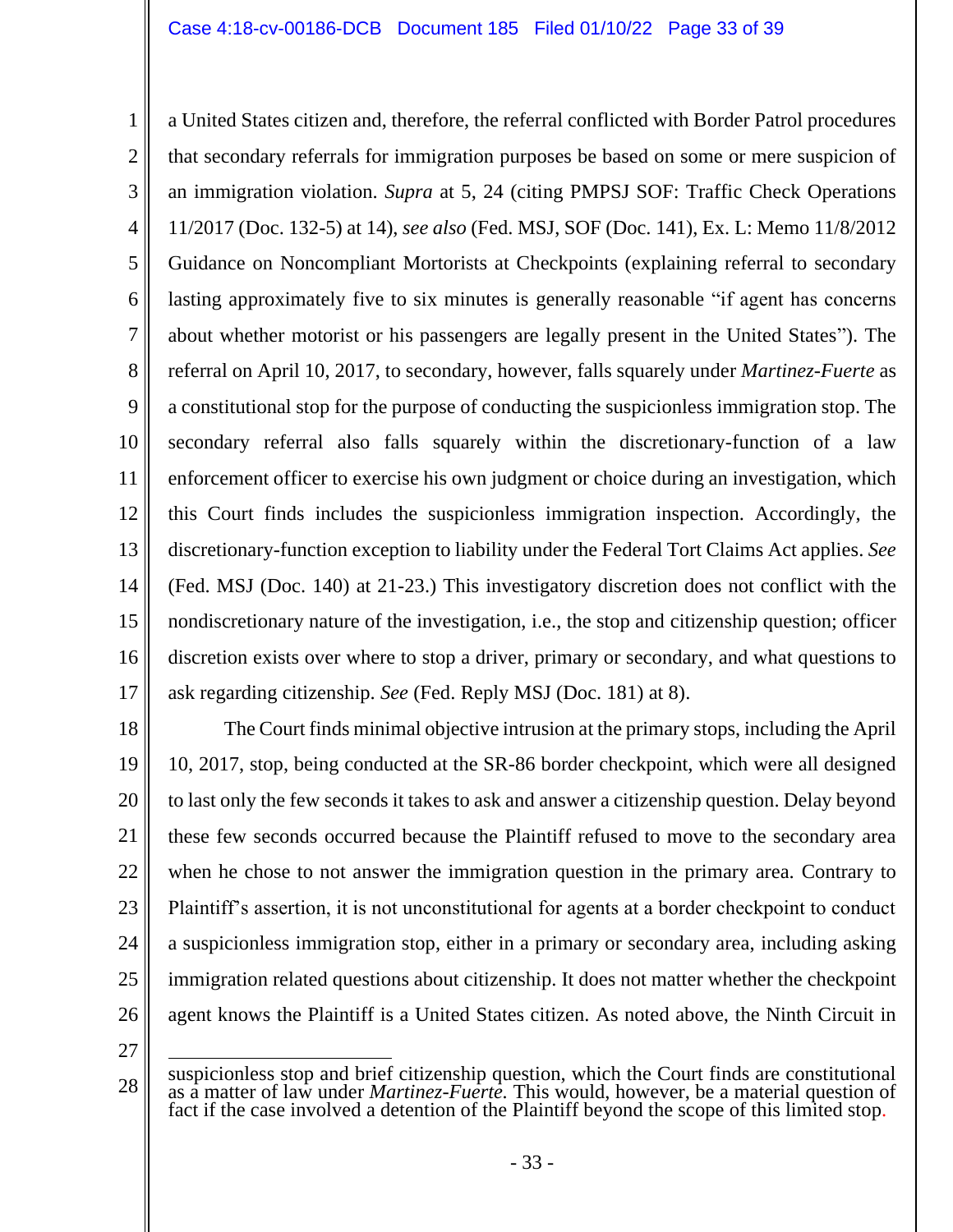2

3

*Barnett*, 935 F.2d at 181-82, concluded that no articulable suspicion is required because a suspicionless referral to secondary inspection is precisely what *Martinez–Fuerte* authorized.

4 5 6 7 8 9 10 11 12 13 14 15 16 17 18 The SR-86 checkpoint suspicionless stops were limited to their constitutional scope, which allows for a brief stop for the purpose of determining whether there are any persons in a vehicle, who may not be United States citizens. Under *Martinez-Fuerte,* the stop may be long enough to visually check the vehicle and to ask a citizenship question. *Supra.* at 10 (citing *Taylor,* 934 F.2d at 220 (describing border checkpoint stop as reasonable *per se*, so long as the scope remains confined" to determining immigration status; for instance, a few brief questions, production of an identification document, and "'a visual inspection of the vehicle ... limited to what can be seen without a search'") (quoting *Martinez-Fuerte,* 428 U.S. at 558, 562*).* As a matter of law, the suspicionless referral to the secondary area to ask the Plaintiff the citizenship question was constitutional. Based on the undisputed circumstances of the primary stops made in this case, collectively and on April 10, 2017, especially those that included confrontative behavior by the Plaintiff during the primary stop, such as blaring his horn or driving straight through the check point, the referral to the secondary area for immigration purposes was reasonable so that the brief visual inspection and citizenship question could be asked without the primary roadway being blocked.

19 20 21 22 23 24 25 26 27 28 In summary, the Court finds that the Plaintiff was not detained because he refused to answer the citizenship question during the primary stop. He was detained because he was asked to and refused to pull over and stop in the secondary area. The suspicionless referral to secondary was constitutional because it was within the scope of the border checkpoint's immigration purpose. If the Plaintiff had moved to the secondary area and then refused to answer the citizenship question, there may have been no reasonable suspicion that an immigration crime was being committed to support a detention there. But this is not that case, and there are no circumstances of any such a detention presented to the Court to evaluate. The Plaintiff circumvented the constitutional inquiry by refusing to move to the secondary area where it could be conducted without blocking the primary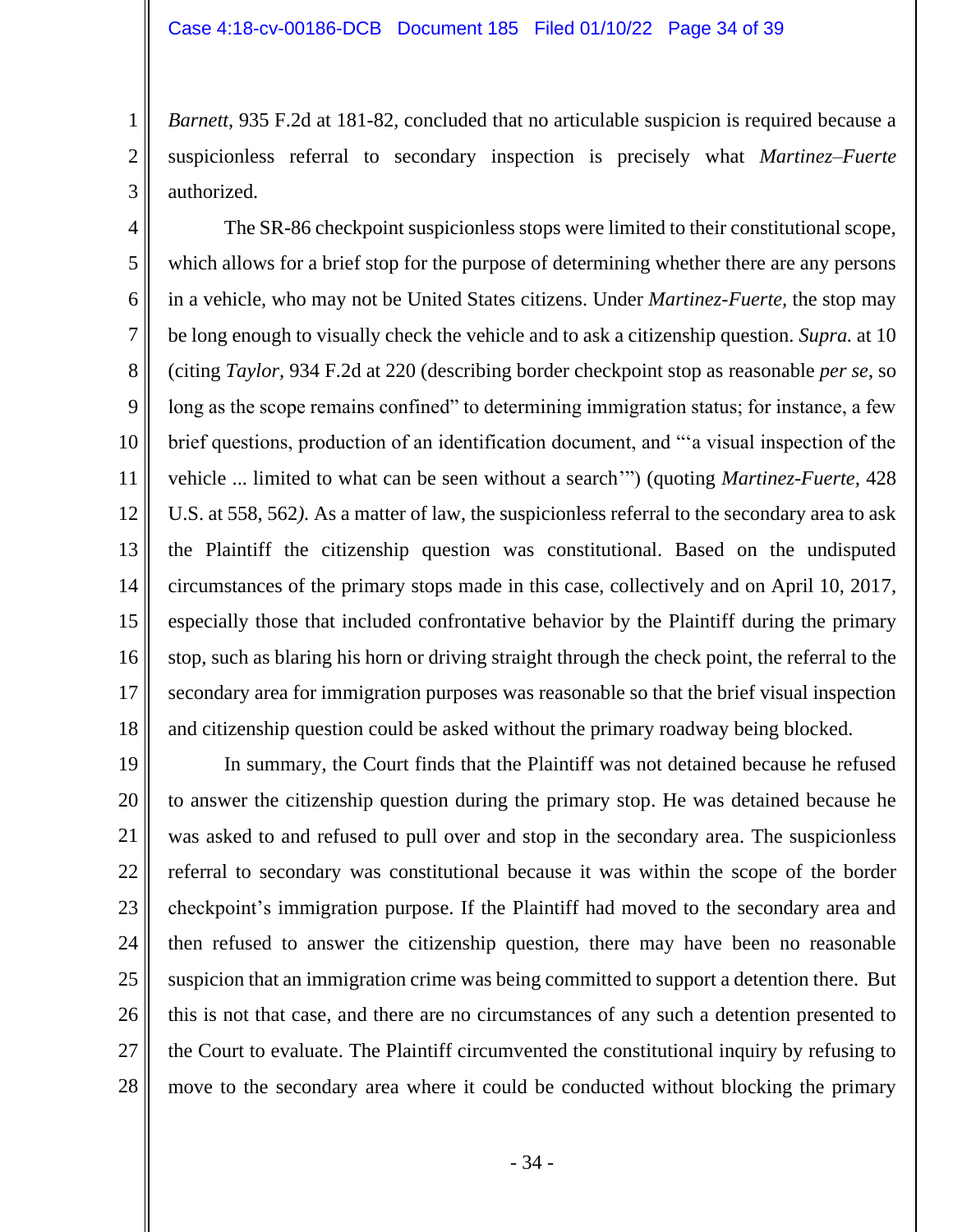roadway. The Plaintiff was detained and arrested by Deputy Roher for blocking the roadway based on probable cause because he refused to move to the secondary area and blocked the road in the primary area of the checkpoint.

1

2

3

10

11

13

14

15

17

18

19

20

21

12 16 22 The severity of the subjective intrusion is "'measured by the amount of concern and fright that is generated on the part of lawful travelers.'" *Faire,* 575 F.3d at 934 (quoting *Faulkner*, 450 F.3d at 473). "The subjective intrusion from a checkpoint stop is significantly less than other types of seizures, such as random stops. *Id.* (citing *Martinez– Fuerte*, 428 U.S. at 558). The factors for finding the subjective intrusion is minimal set out in *Faire* apply equally here: "the checkpoint was marked in advance announcing it, the agents were uniformed, and all approaching vehicles were stopped." *Id.* (citing *Lidster*, 540 U.S. at 428 (little reason for anxiety or alarm where police stopped all vehicles systematically); *Sitz*, 496 U.S. at 453 (noting the fact that uniformed officers stopped every approaching vehicle as showing a minimal intrusion); *Faulkner*, 450 F.3d at 473–74). The lack of discretion is an important component that limits the subjective intrusion of the stop because it alleviates a driver's concern that he is being singled out for scrutiny by law enforcement. This factor cuts against the Plaintiff's constitutional claim that he cannot be stopped and asked about his citizenship because the agents know he is a United States citizen. This raises discretionary concerns that might increase the level of apprehension engendered in law-abiding motorists at the checkpoint. This does not, however, mean that Border Patrol cannot waive him through if the agent is capable of conducting a visual inspection of the interior of the vehicle to determine he is the only person in the vehicle and the agent knows his identity and citizenship.

23

24 25

26

27

28

The Court finds that the nondiscretionary nature of the SR-86 border checkpoint stop, combined with the notice given to travelers of the limited nature of the stop, the duration of the primary stop and the limited intensity of the investigation, which included a visual assessment and citizenship question, did not severely interfere with Plaintiff's individual liberties beyond what is allowed under *Martinez-Fuerte.* The addition of a canine sniff and other less intrusive law enforcement techniques did not increase the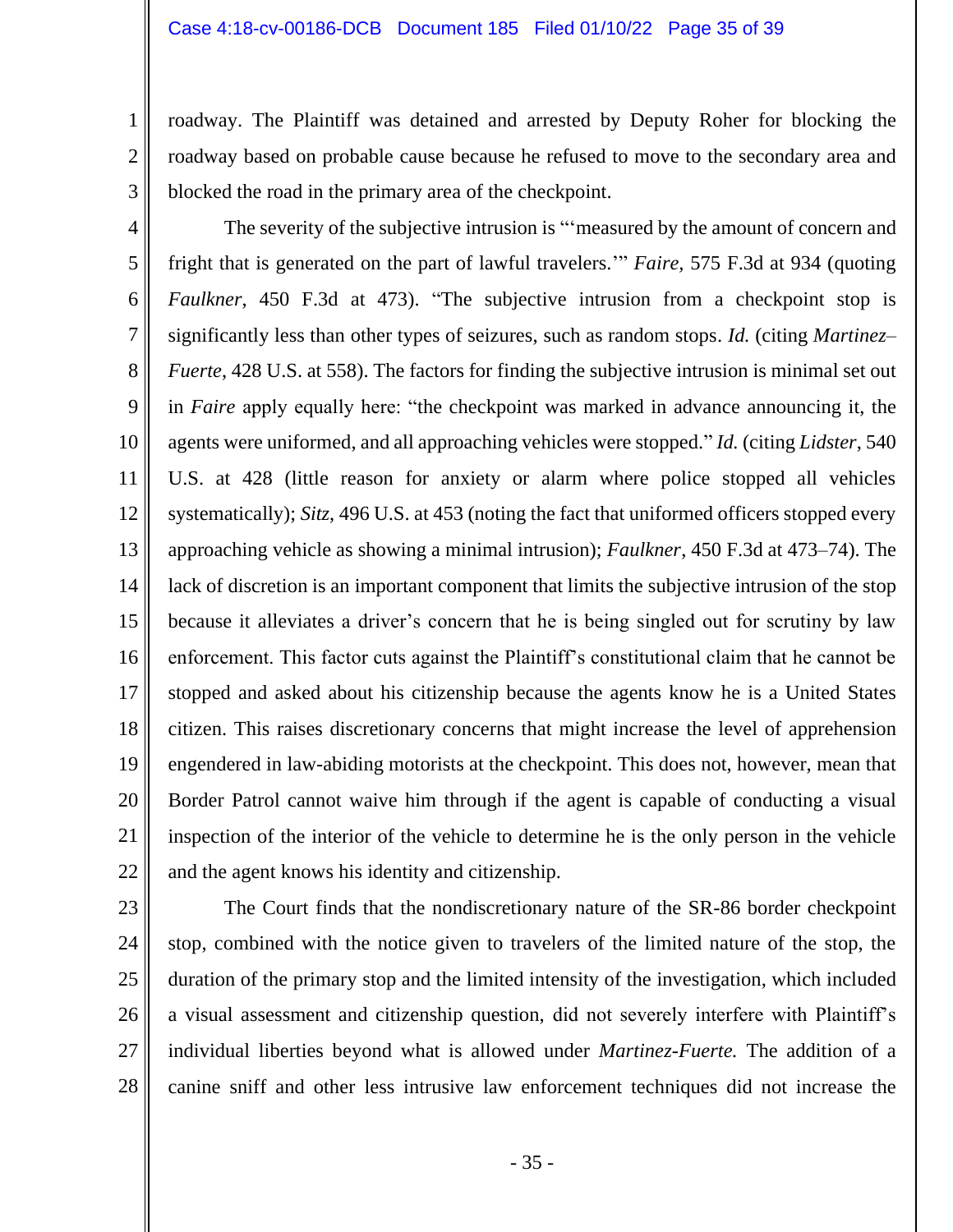intensity of the suspicionless investigation beyond that allowed under *Martinez-Fuerte.* In other words, the severity of the interference with individual liberty resulting from the SR-86 checkpoint stops did not violate the Fourth Amendment.

The Court concludes that the gravity of the public interest served by the checkpoint was high, the checkpoint advanced these concerns, and the severity of the interference with individual liberty was minimal.<sup>10</sup> It follows that the SR-86 border checkpoint operations were and are reasonable under the Fourth Amendment.

### E.

# Conclusion: Summary Judgment

10 11 12 13 14 15 16 17 18 19 20 21 22 There was no constitutional violation. If there was a constitutional violation, a law enforcement officer is entitled to qualified immunity from liability under 42 U.S.C. §1983, unless his actions violate clearly established law. Law enforcement officers are not required to be perfect. They are only required to act reasonably under the circumstances. Law enforcement officers, "who 'reasonably but mistakenly concluded that probable cause is present,'" are entitled to qualified immunity. *Hunter v. Bryant*, 502 U.S. 224, 227 (1991) (quoting *Anderson v. Creighton*, 483 U.S. 635, 641 (1987)). Put differently, "cases establish that qualified immunity shields" officers "from suit for damages if 'a reasonable officer could have believed'" the arrest "'to be lawful, in light of clearly established law and the information the arresting officers possessed.'" *Hunter*, 502 U.S. at 227 (quoting *Anderson*, 483 U.S. at 641) (brackets omitted). Qualified immunity leaves ample room for mistaken judgments and protects all but the plainly incompetent or those who knowingly violate the law. *Malley v. Briggs*, 475 U.S. 335, 341 (1986).

1

2

3

4

5

6

7

8

9

23 24 25 26 Inquiry into whether a constitutional right is clearly established, for the purpose of qualified immunity, must be undertaken in light of the specific context of the case, not as a broad general proposition. *Mueller v. Auker*, 576 F.3d 979, 994 (9th Cir. 2009). "The protection of qualified immunity applies regardless of whether the government official's

27

<sup>&</sup>lt;sup>10</sup>The constitutional safeguards applicable in particular contexts depend on the weight of the public interest balanced against the Fourth Amendment interest of the individual. *Martinez-Fuerte*, 428 U.S. at 555 (citations omitted).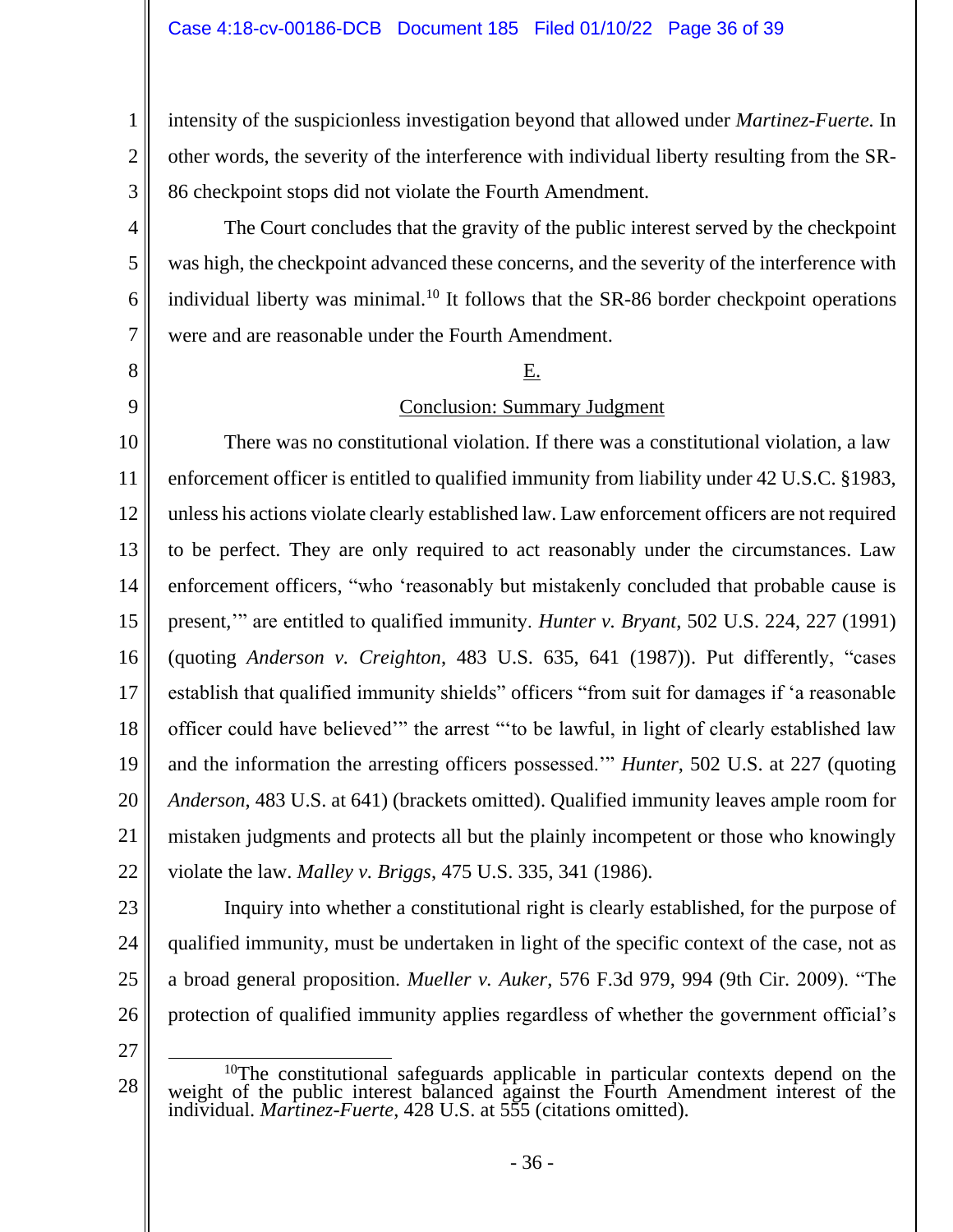2

3

4

5

6

error is 'a mistake of law, a mistake of fact, or a mistake based on mixed questions of law and fact.'" *Pearson v. Callahan*, 555 U.S. 223, 231 (2004) (quoting *Grow v. Romero*, 540 U.S. 551, 567 (2004)). Even when there are disputed and not fully developed issues of fact regarding whether any constitutional rights were violated, the Court can still make the determination as to whether the defendants' alleged conduct violated clearly established law. *Id*. at 239-245.

7 8 9 10 11 12 13 14 Qualified immunity applies unless every reasonable official would have understood that what he was doing violated a constitutional right. *Ashcroft v. al-Kidd*, 563 U.S. 731, 741 (2011). A motion for summary judgment on qualified immunity must be granted unless existing precedent placed the statutory or constitutional question "beyond debate." *Id.* Accordingly, the Court must grant the Motion for Summary Judgment for Pima County Sheriff Deputy Roher based on qualified immunity because even his arrest of the Plaintiff was without probable cause, it was the type of mistaken judgment covered by qualified immunity.

15 16 17 18 19 20 21 22 23 24 Summary Judgment is appropriate only where there is no genuine issue as to any material fact and the moving party is entitled to judgment as a matter of law. Fed. R. Civ. P.56(c). It is not for the judge to determine the truth of a matter asserted, weigh the evidence, or determine credibility, but only to determine whether there is a genuine issue for trial. *Anderson v. Liberty Lobby*, 477 U.S. 242, 248 (1986). The movant carries the burden of showing that there is no genuine issue of material fact, *Celotex Corp. v. Catrett*, 477 U.S. 317, 323 (1986); all reasonable doubt as to the existence of a genuine issue of fact should be resolved against the moving party, *Hector v. Wiens*, 533 F.2d 429, 432 (9th Cir. 1976). Where different inferences can be drawn, summary judgment is inappropriate. *Sankovich v. Life Ins. Co. of North Am*., 638 F.2d 136, 140 (9th Cir. 1981).

25 26 27 28 Both Defendants seek summary judgment and the Plaintiff seek partial summary judgment. All the parties' dispositive motions hinge on the constitutionality of the suspicionless stops conducted at the SR-86 border checkpoint, including the stop conducted on April 10, 2017. The parties' stories do not diverge on the facts. The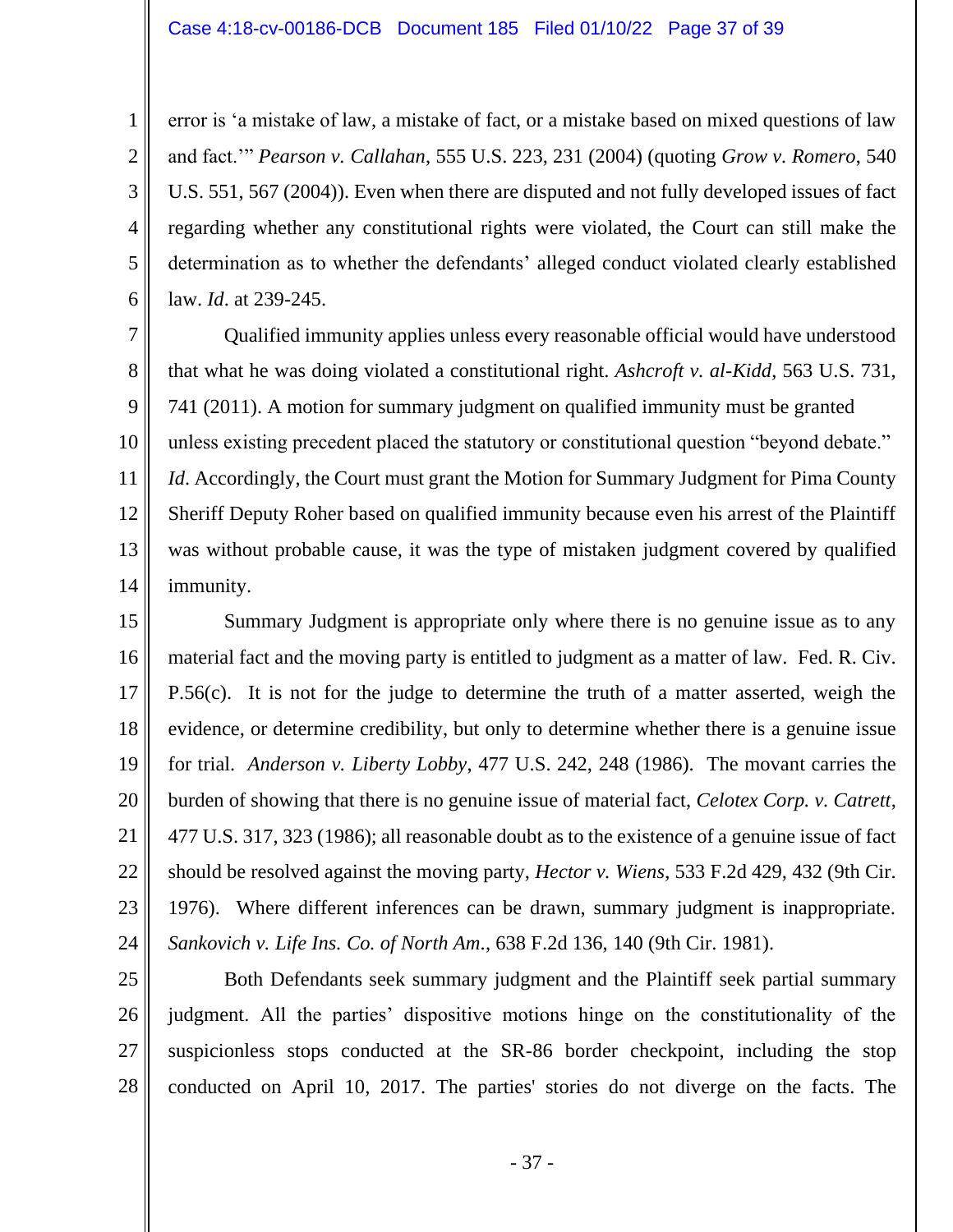1 2 3 4 5 6 7 8 9 10 11 12 13 14 15 Defendants admit to using the tactics at SR-86 which the Plaintiff asserts are overly intrusive law enforcement tactics which singularly and together reflect the checkpoint's purpose is general law enforcement, not immigration. The Plaintiff admits he always refuses to move to the secondary area when asked to do so by Border Patrol agents and it is undisputed that he refused to move over for Deputy Roher on April 10, 2017. The inquiry before the Court is a question of law: whether the facts, if construed in favor of the Plaintiff by a trier of fact, could support a finding in favor of the Plaintiff. The standard mirrors that for a directed verdict. *Celotex*, 477 U.S. at 323 (citing *Liberty Lobby*, 477 U.S. at 250). The Court finds that no trier of fact could reasonably find for the Plaintiff because as a matter of law there was no Fourth Amendment violation. Simply put, after thoroughly examining the fully briefed motions and supporting evidence submitted by the parties, the Court finds no material, factual, contentions in dispute which require a taking of evidence, a weighing of evidence and a resolution of a factual dispute by trial. As a matter of law, the Court denies the Plaintiff's Motion for Partial Summary Judgment and grants the Defendants' dispositive motions.

16

#### **Accordingly,**

17 18 **IT IS ORDERED** that the Plaintiff's Motion for Partial Summary Judgment (Doc. 104) is DENIED.

19 20 **IT IS FURTHER ORDERED** that the Pima County Defendants' Motion for Summary Judgment (Doc. 135, 136) is GRANTED.

21 22 23 24 25 **/// /// /// /// ///**

- 26 **///**
- 27 **///**
- 28 **///**